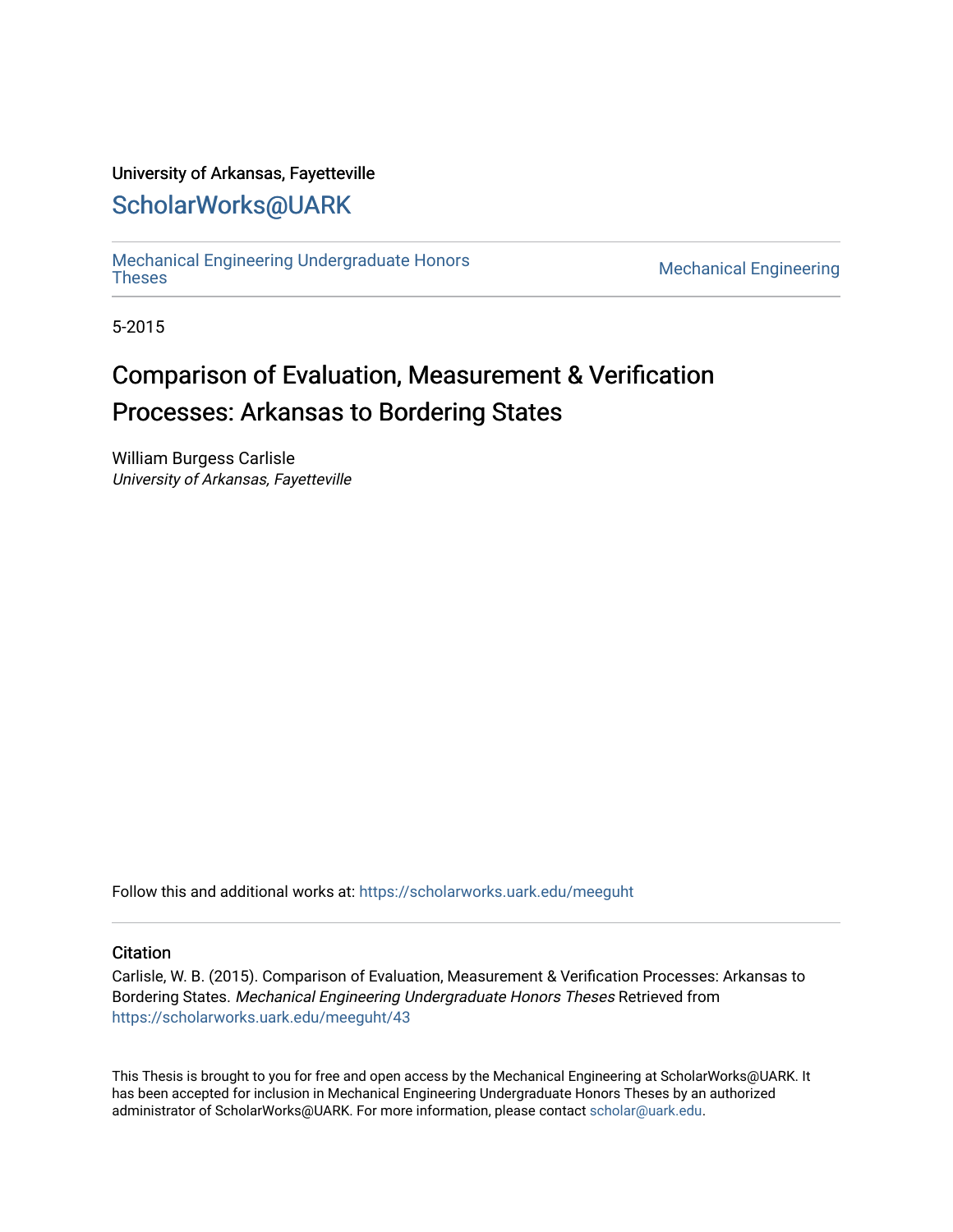Comparison of Evaluation, Measurement & Verification Processes:

Arkansas to Bordering States

An Undergraduate Honors College Thesis in the

Department of Mechanical Engineering College of Engineering University of Arkansas Fayetteville, AR

By

William Burgess Carlisle

Thesis Advisor: Rick Couvillion, Ph.D.

April 14, 2015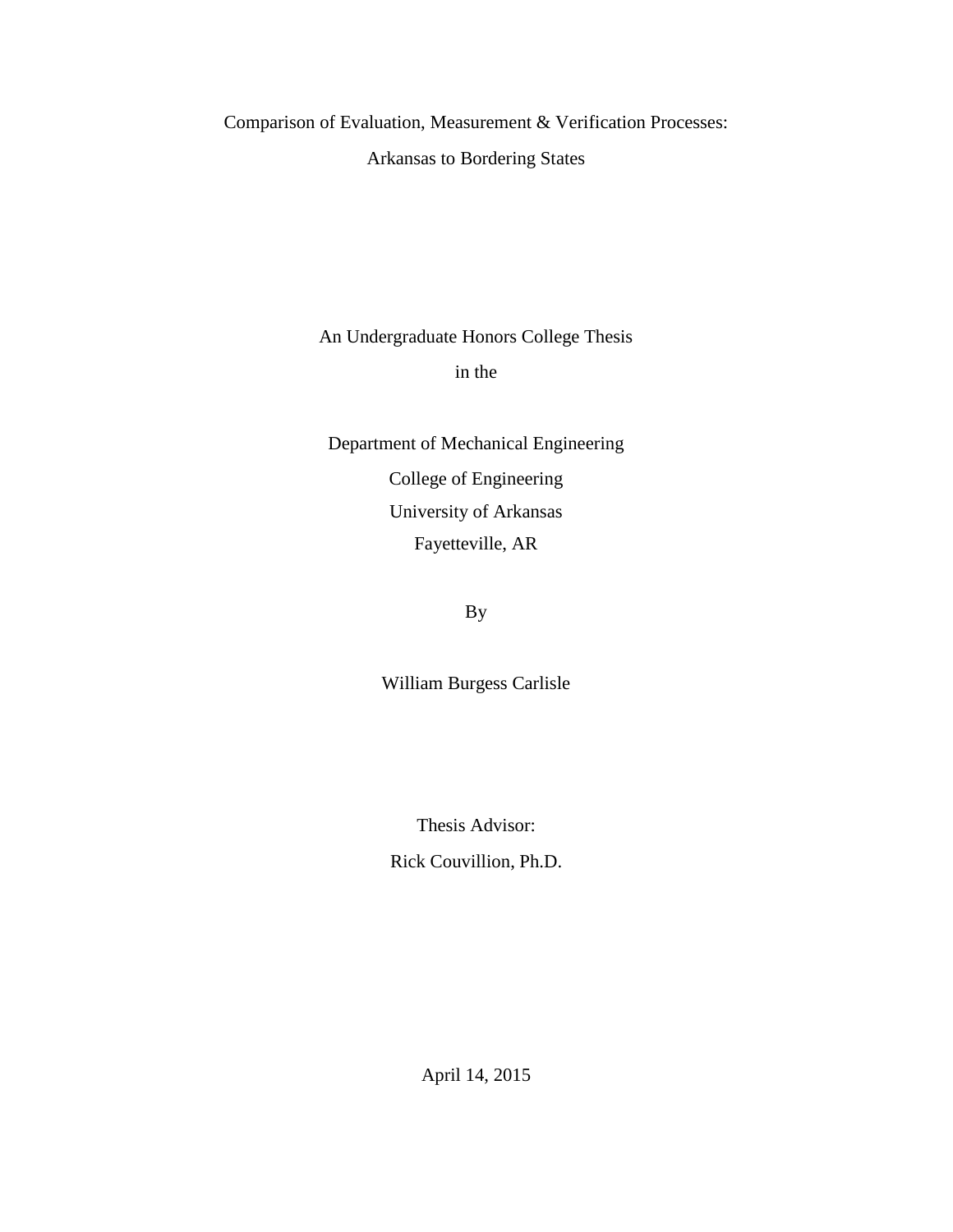This thesis is approved.

Thesis Advisor: Ó

Thesis Committee:

 $\sim$   $\alpha$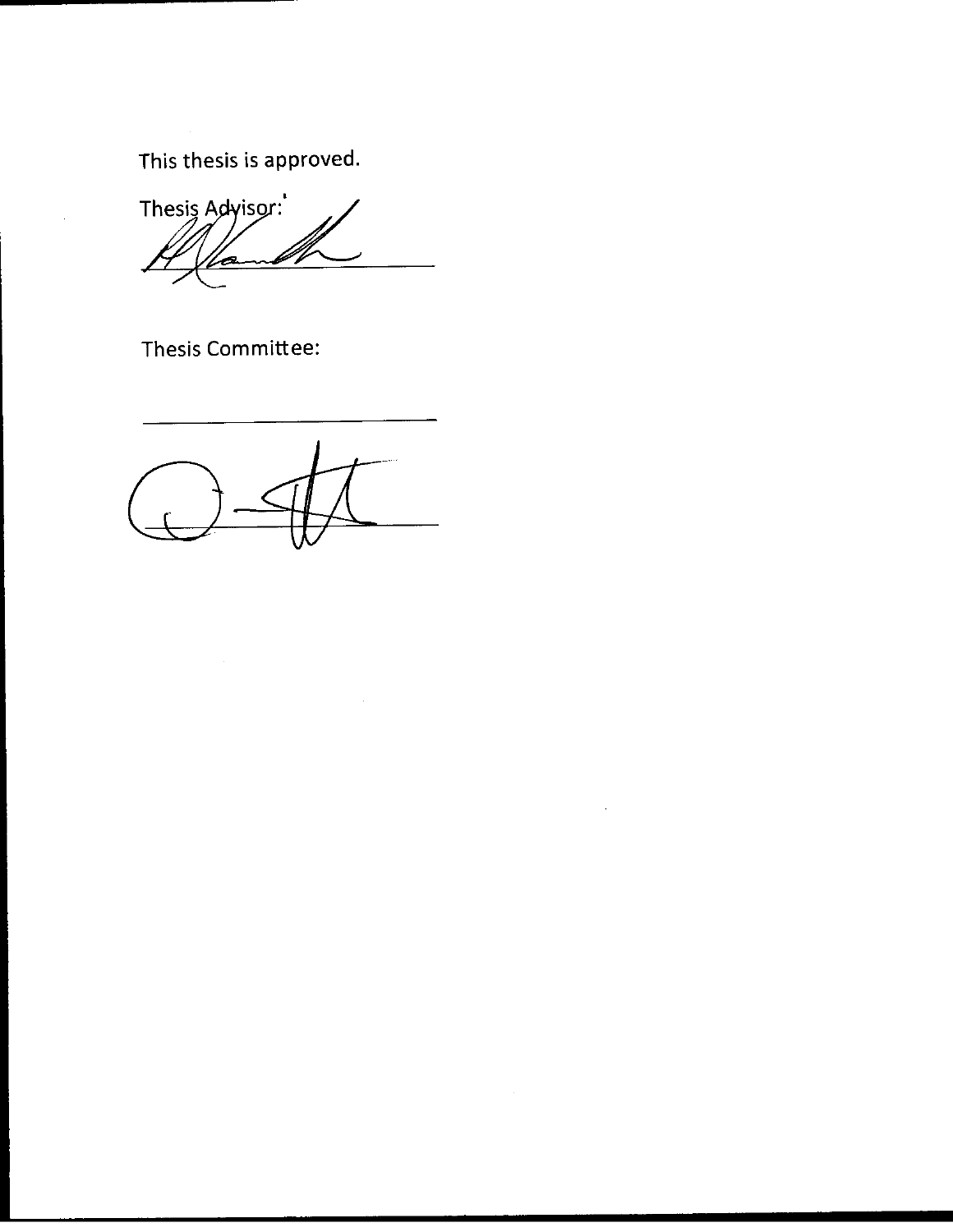AN UNDERGRADUATE HONORS THESIS IN THE DEPARTMENT OF MECHANICAL ENGINEERING COLLEGE OF ENGINEERING UNIVERSITY OF ARKANSAS FAYETTEVILLE, AR

# Comparison of Evaluation, Measurement & Verification Processes

# Arkansas to Bordering States

**William Carlisle 4/1/2015**

The purpose of this paper is to compare Evaluation, Measurement, and Verification (EM&V) standards established by Arkansas and surrounding states. EM&V is the process to quantify the energy savings of an energy management project. This paper details the rules and regulation regarding the EM&V proceedings required by investor-owned utilities in providing energy-saving projects. By comparison of each state's requirement, a clear understanding is found on where Arkansas stands in maturity of its program requirements. The reader will find Arkansas on the forefront of EM&V standardization that represents a model that surrounding states are striving to emulate.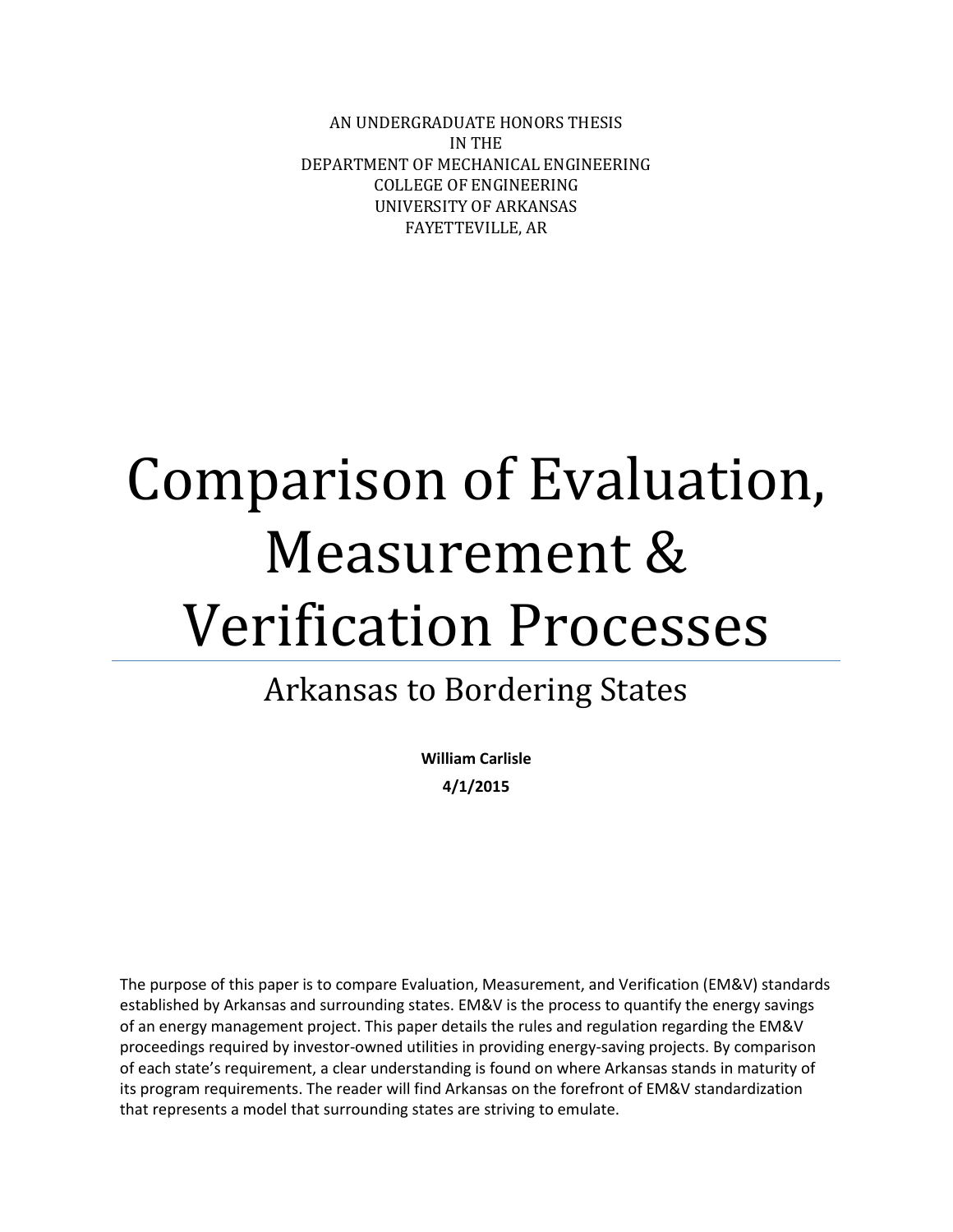# **Table of Contents**

<span id="page-4-0"></span>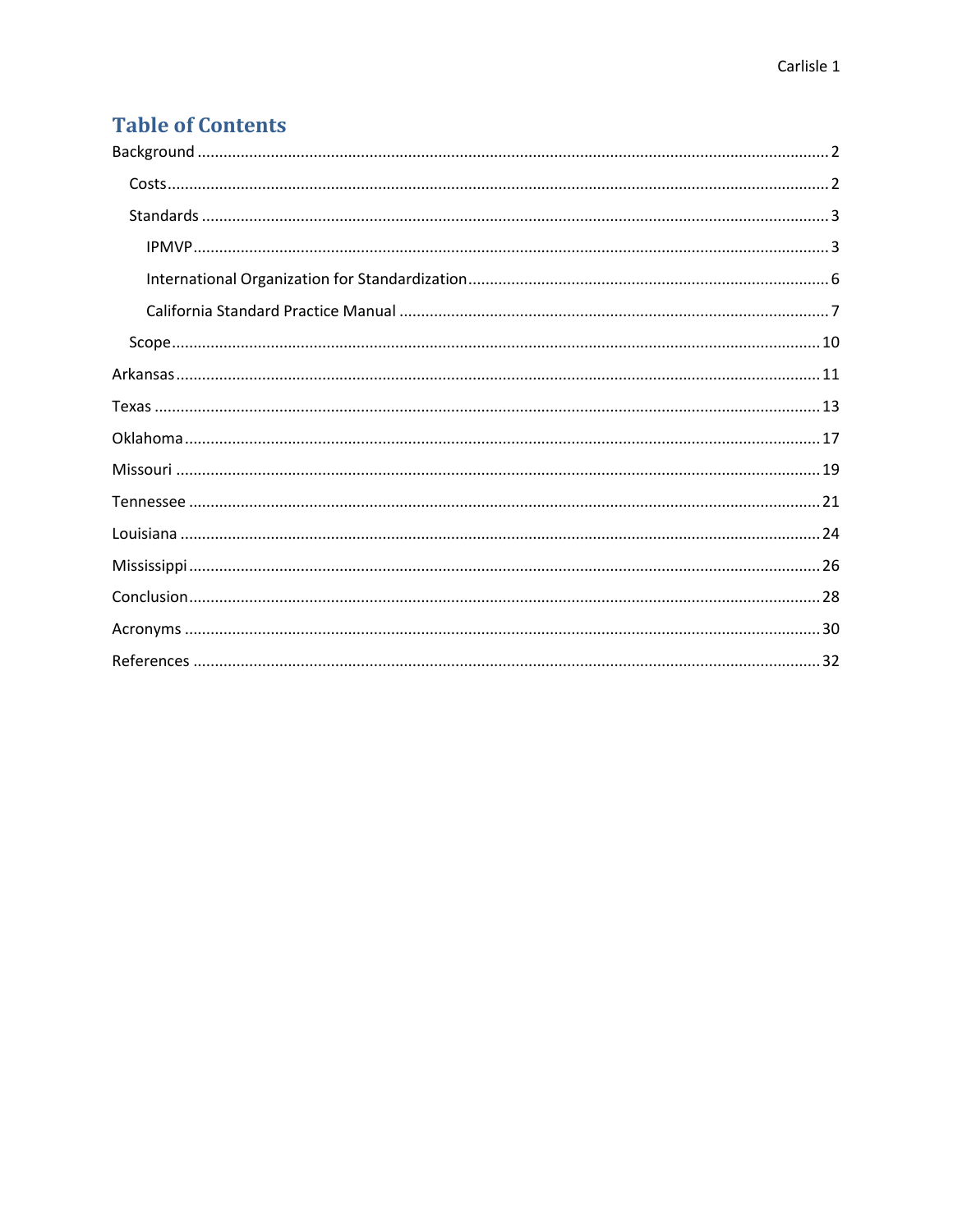# **Background**

Energy efficiency programs are growing across the country, driven out of necessity to reduce consumption and the desire to make better use of the resources available. Different programs strive to provide energy users incentives to implement energy saving projects. One program is by utility companies offering rebate programs to customers for implementing energy saving measures. Energy savings projects often do not compare favorably to other projects. By offering monetary incentives for energy efficiency projects, a project's appeal can be increased.

Investor-owned utilities (IOUs) are publically traded utilities and are subject to regulation by governing commissions in the operating states. Many of the governing bodies require the IOUs to implement energy savings programs to incentivize customers to conduct energy savings projects. The typical structure for the utility rebate program is a utility customer implementing a project, and the utility offering a rebate on customer's bill, varying with project scope.

How the utility will quantify the value of the savings is a challenge. The program can provide certain available projects and offer a prescribed savings for that project. This approach limits the availability of industrial projects that may be complex and customized. To account for the savings of such projects, a system must be established to define the value of the savings.

Many utility rebate programs offer incentives for energy efficiency projects, but to determine actual savings to justify the incentive, a measurement and verification process must be established.

#### <span id="page-5-0"></span>**Costs**

There is a delicate balance between cost and accuracy on the measurement and verification (M&V) selection for individual projects. The measurement and verification adds cost and labor to individual projects, but the savings must be determined. Additional costs can be in the form of equipment, metering, logging, or even interval sampling [14]. More costly M&V selection adds accuracy to the measured savings, yielding a better savings determination for the rebate provider. The less expensive option typically yields less accurate results. When selecting an M&V procedure, it is important to optimize the additional cost and accuracy that different measures provide. In fact, "quantitative uncertainty analysis can be used to determine the proper levels of M&V that are acceptable for each project" [14].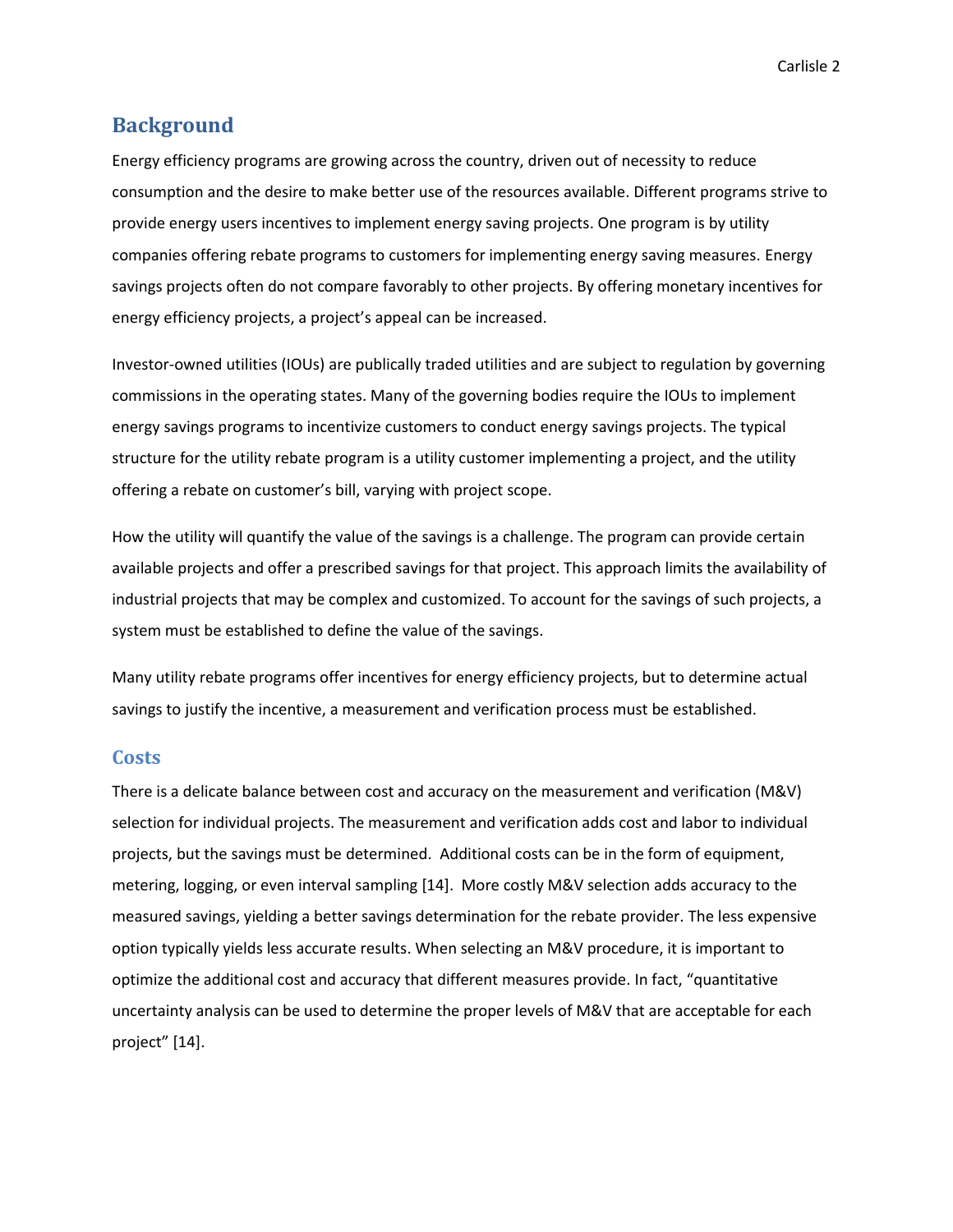## <span id="page-6-0"></span>**Standards**

#### <span id="page-6-1"></span>**IPMVP**

Industry standards have been established to better unify the procedure for measurement and verification. M&V can be characterized in a number of ways, but the most widely recognized standard for basing M&V procedures derives from International Performance and Measurement Verification Protocol (IPMVP). The first edition was issued in 1996 and was created to "provide an overview of current best practice techniques available for verifying results of energy efficiency, water efficiency, and renewable energy projects" [15]. The protocol was initially named North American Energy M&V Protocol when it was first published in 1996. Now there have been two revisions to the issue, the most current one issued in 2002. The effort to create such a standard was led by the US Department of Energy in conjunction with various international organizations. IPMVP offers four distinct approaches to measurement and verification. The following table, from the protocol, describes the options in further detail:

| <b>Overview of M&amp;V Options</b>          |                    |                                      |  |  |
|---------------------------------------------|--------------------|--------------------------------------|--|--|
| M&V Option                                  | How Savings Are    | <b>Typical Applications</b>          |  |  |
|                                             | Calculated         |                                      |  |  |
| A. Partially Measured Retrofit Isolation    | Engineering        | Lighting retrofit where power draw   |  |  |
| Savings are determined by partial field     | calculations using | is measured periodically. Operating  |  |  |
| measurement of the energy use of the        | short term or      | hours of the lights are assumed to   |  |  |
| system(s) to which an ECM was applied,      | continuous post-   | be one half hour per day longer than |  |  |
| separate from the energy use of the rest    | retrofit           | store open hours.                    |  |  |
| of the facility. Measurements may be        | measurements and   |                                      |  |  |
| either short-term or continuous.            | stipulations.      |                                      |  |  |
| Partial measurement means that some         |                    |                                      |  |  |
| but not all parameter(s) may be             |                    |                                      |  |  |
| stipulated, if the total impact of possible |                    |                                      |  |  |
| stipulation error(s) is not significant to  |                    |                                      |  |  |
| the resultant savings. Careful review of    |                    |                                      |  |  |
| ECM design and installation will ensure     |                    |                                      |  |  |
| that stipulated values fairly represent     |                    |                                      |  |  |
| the probable actual value. Stipulations     |                    |                                      |  |  |
| should be shown in the M&V Plan along       |                    |                                      |  |  |
| with analysis of the significance of the    |                    |                                      |  |  |
| error they may introduce.                   |                    |                                      |  |  |
| <b>B. Retrofit Isolation</b>                | Engineering        | Application of controls to vary the  |  |  |
| Savings are determined by field             | calculations using | load on a constant speed pump        |  |  |
| measurement of the energy use of the        | short term or      | using a variable speed drive.        |  |  |
| systems to which the ECM was applied,       | continuous         | Electricity use is measured by a kWh |  |  |
| separate from the energy use of the rest    | measurements       | meter installed on the electrical    |  |  |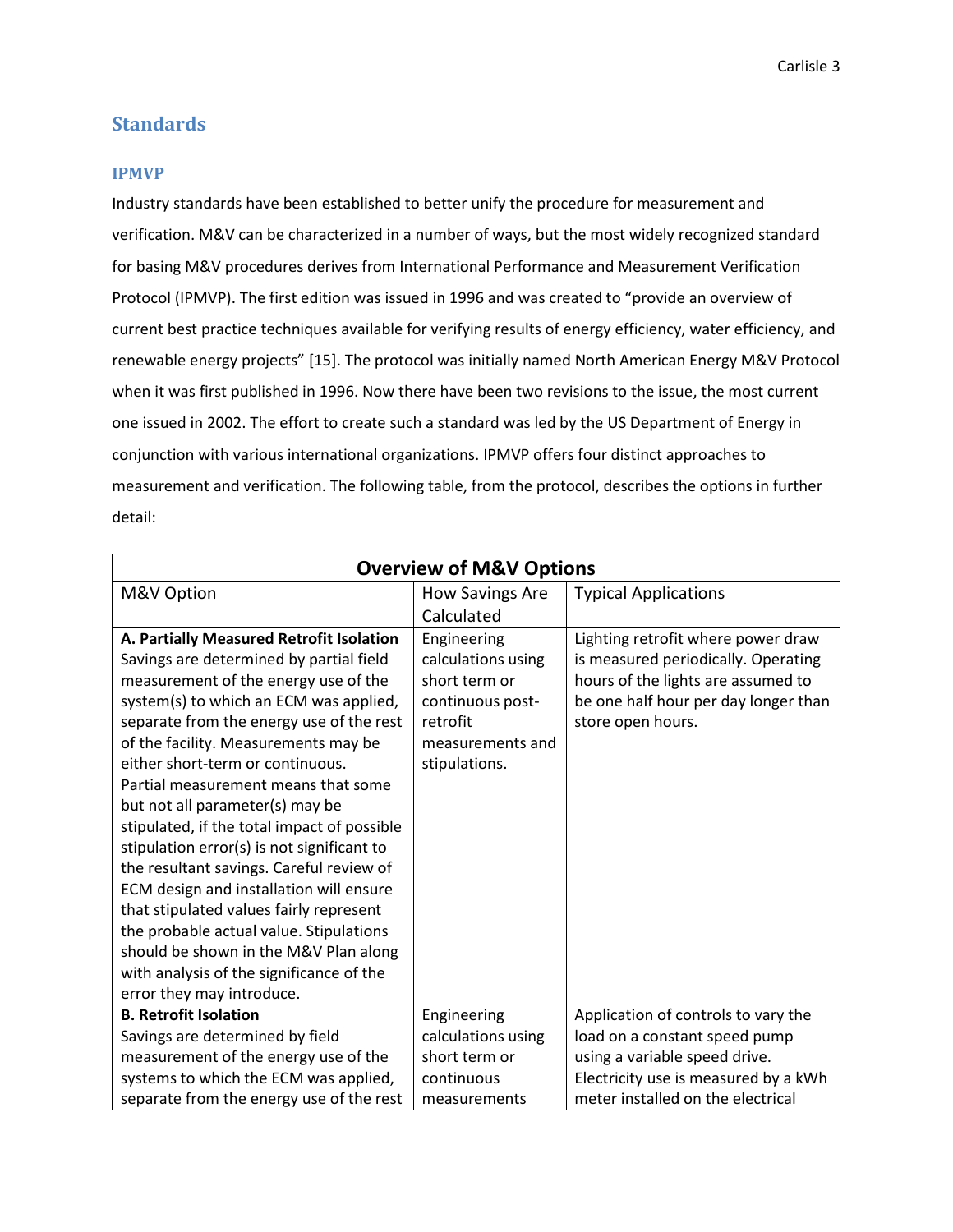| of the facility. Short-term or continuous<br>measurements are taken throughout<br>the post-retrofit period.                                                                                                                                                                                                                                            |                                                                                                                                                  | supply to the pump motor. In the<br>baseyear this meter is in place for a<br>week to verify constant loading. The<br>meter is in place throughout the<br>post-retrofit period to track<br>variations in energy use.                                                                                                                                    |
|--------------------------------------------------------------------------------------------------------------------------------------------------------------------------------------------------------------------------------------------------------------------------------------------------------------------------------------------------------|--------------------------------------------------------------------------------------------------------------------------------------------------|--------------------------------------------------------------------------------------------------------------------------------------------------------------------------------------------------------------------------------------------------------------------------------------------------------------------------------------------------------|
| C. Whole Facility<br>Savings are determined by measuring<br>energy use at the whole facility level.<br>Short-term or continuous<br>measurements are taken throughout<br>the post-retrofit period.                                                                                                                                                      | Analysis of whole<br>facility utility<br>meter or sub-<br>meter data using<br>techniques from<br>simple comparison<br>to regression<br>analysis. | Multifaceted energy management<br>program affecting many systems in a<br>building. Energy use is measured by<br>the gas and electric utility meters for<br>a twelve month baseyear period and<br>throughout the post-retrofit period.                                                                                                                  |
| <b>D. Calibrated Simulation</b><br>Savings are determined through<br>simulation of the energy use of<br>components or the whole facility.<br>Simulation routines must be<br>demonstrated to adequately model<br>actual energy performance measured in<br>the facility. This option usually requires<br>considerable skill in calibrated<br>simulation. | Energy use<br>simulation,<br>calibrated with<br>hourly or monthly<br>utility billing data<br>and/or end-use<br>metering.                         | Multifaceted energy management<br>program affecting many systems in a<br>building but where no baseyear data<br>are available. Post-retrofit period<br>energy use is measured by the gas<br>and electric utility meters. Baseyear<br>energy use is determined by<br>simulation using a model calibrated<br>by the post-retrofit period utility<br>data |

Table 1. Overview of M&V Options from IPMVP Ref. [15]

#### *Option A: Partially Measured Retrofit Isolation*

Option A requires only certain measures to be taken to quantify the energy savings. Other parameters may be stipulated, given such error in stipulation will not result in significant change to the savings. This option is common with residential application and common industrial projects where several key parameters are already assumed. In fact, some programs use a prescribed savings approach where certain projects are set to a certain monetary value of savings. An example of Option A includes a lighting retrofit where the power consumption is measured periodically and hours of operation can be estimated (e.g., 30 minutes longer than daily operating hours) [15].

#### *Option B: Retrofit Isolation*

Option B requires that all parameters affecting the project be measured on a short-term or continual basis. This approach is inherently difficult due to the challenge of identifying all parameters. A multitude of inputs are possible in determining the energy usage of a process, and to quantify all parameters can add significant cost to the project, especially if error on the parameter does not, by large, change the energy savings. Therefore, it is oftentimes more cost-effective to use Option A. An example of Option B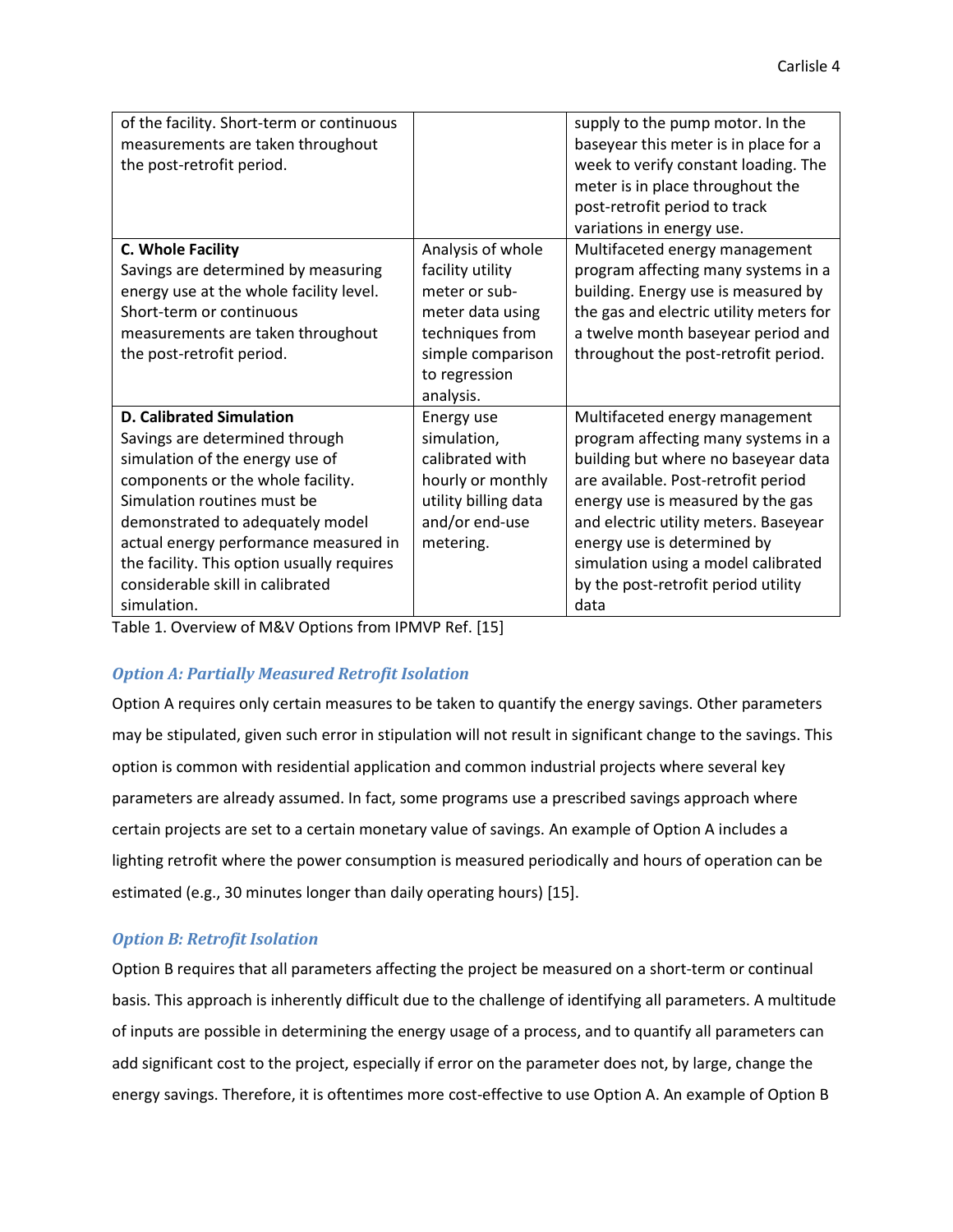includes an *application of controls to vary the load on a constant speed pump using a variable speed drive. Electricity use is measured by a kWh meter installed in the electrical supply to the pump motor. In the baseyear this meter is in place for a week to verify constant loading. The meter is in place throughout the post-retrofit period to track variations in energy use* [15].

#### *Option C: Whole Facility*

Option C requires measuring the energy impact on the entire facility level. This method is prevalent when savings are greater than 10% of the base year energy use (IPMVP 28). This is also effective when multiple projects are being evaluated and entire facility monitoring is feasible. Likewise, when certain parameters cannot be sub-metered, Option C is deemed the best approach. An application of this method is the Department of Energy's EnPI tool. This tool compares energy saving performance to a baseline year. Inputs include production and energy usage (electric and natural gas). Variables include heating degree days (HDD), cooling degree days (CDD), dew point temperature, product output, moisture content of the product, shift schedule adjustments. The tool regressions the data in comparison to the baseline and outputs [2]:

- Total Baseline Primary Energy Consumed (MMBtu/year)
- Total Current Year Primary Energy Consumed (MMBtu/year)
- Adjustment for Baseline Primary Energy use (MMBtu/year)
- Adjusted Baseline of Primary Energy (MMBtu/year)
- New Energy Savings for Current Year (MMBtu/year)
- Total Energy Savings since Baseline Year (MMBtu/year)
- Annual Improvement in Energy Intensity for Current Year (%)
- Total Improvement in Energy Intensity for Baseline Year (%)

EnPI is a highly effective tool in determining facility energy performance changes by normalizing the effects that variables have on the consumption of a facility. A specific example of Option C includes a *multifaceted energy management program affecting many systems in a building. Energy use is measured by the gas and electric utility meters for a twelve month baseyear period and throughout the postretrofit period* [15].

#### *Option D: Calibrated Simulation*

Option D requires the simulation of energy consumption in a facility. This approach is often used when no baseline energy data is available, such as new building construction. There exist numerous energy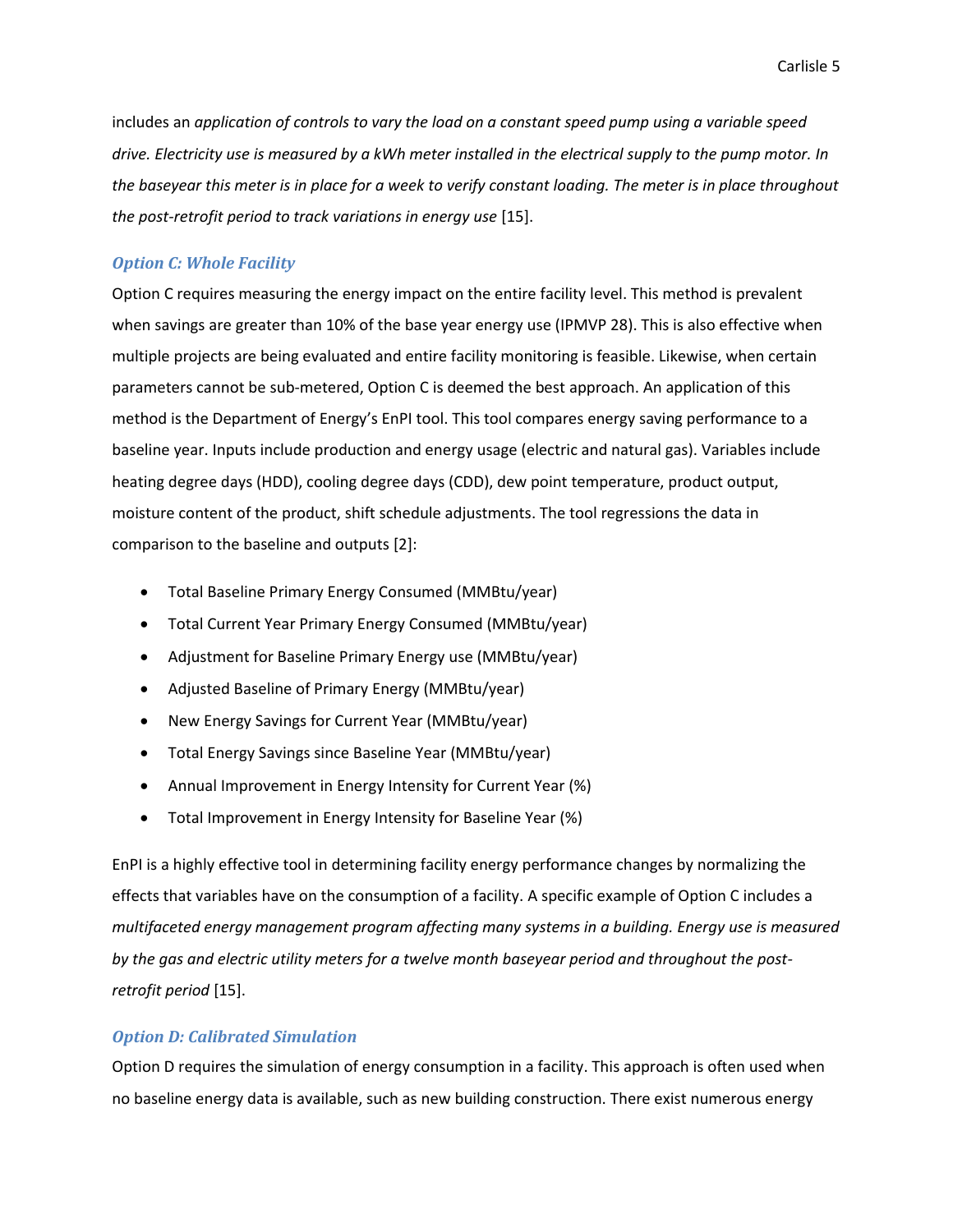simulation softwares such as EnergyPlus and eQuest. The calibrated simulation is often expensive and difficult to accurately model the actual performance and is, therefore, not used unless necessary. An example of Option D includes a *multifaceted energy management program affecting many systems in a building where no baseyear data are available. Post-retrofit period energy use is measured by the gas and electric utility meters. Baseyear energy use is determined by simulation using a model calibrated by the post-retrofit period utility data* [15].

#### <span id="page-9-0"></span>**International Organization for Standardization**

In December of 2014, the International Organization for Standardization issued the first edition of ISO 50015:2014. This standard is labeled Energy management systems-- Measurement and verification of energy performance of organizations--General principles and guidelines. ISO 50015 was developed to work in conjunction (or independently) with other standards such as ISO 50001:2012--Energy management system. ISO 50001 outlines the model of improving efforts for quality and environment standards. The new issue, ISO 50015, outlines the framework for measurement and verification of these energy management systems.

The protocol "does not specify calculation methods; rather it established a common understanding of M&V and how M&V could be applied to different calculation methods" [16]. Largely, it defines the principles and considerations required to conduct appropriate M&V plans.

The manual defines the six fundamental steps in the M&V process which include [16]

- 1. Establish and document an M&V plan
- 2. Data gathering
- 3. Verify the implementation
- 4. Conduct M&V analysis
- 5. Report M&V results and issue documentation
- 6. Review the need to repeat the process

Like IPMVP, specific measures are defined within the outline established with the ISO50015.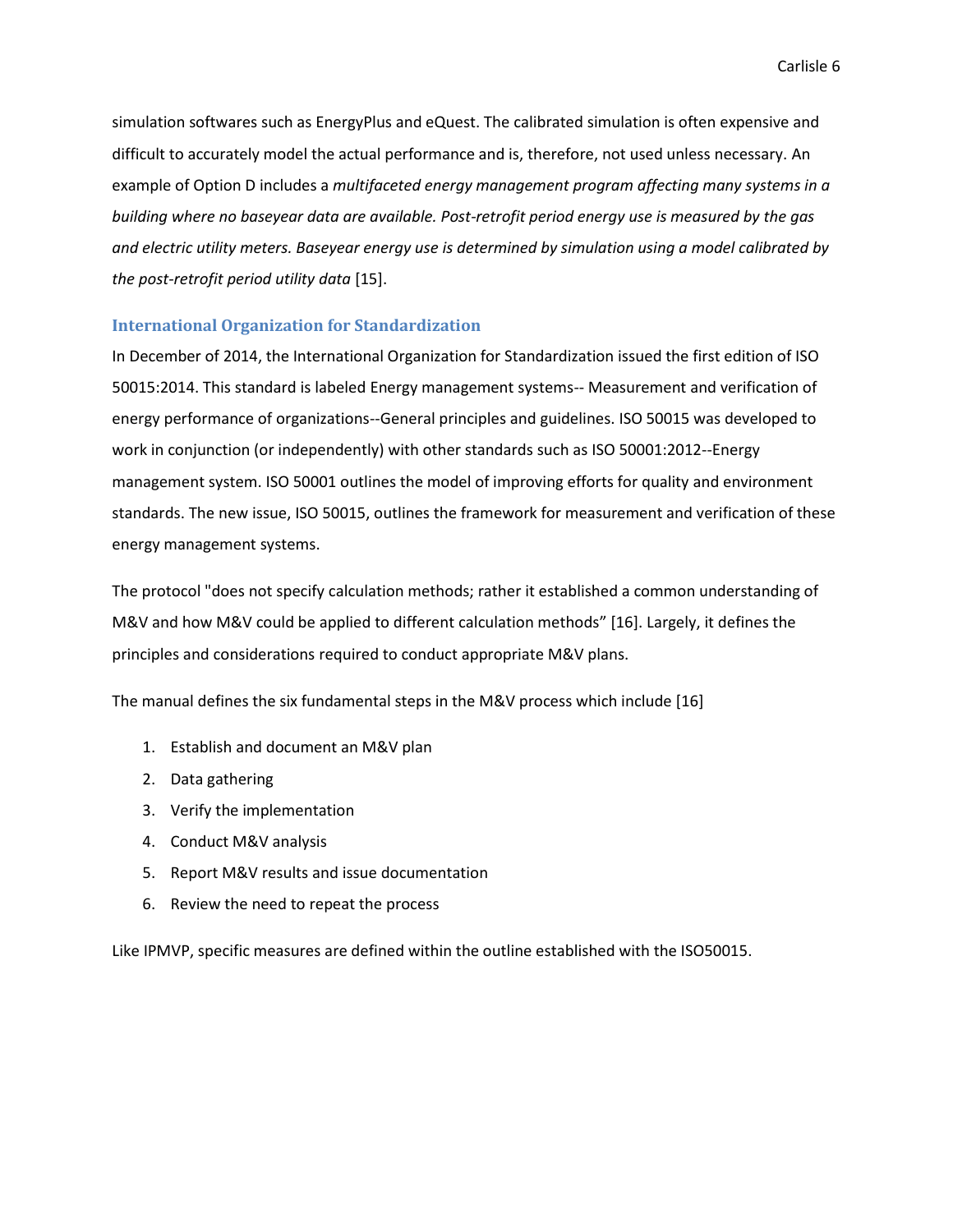

Figure 1. Fundamentals of M&V Process Ref. [16]

#### <span id="page-10-0"></span>**California Standard Practice Manual**

The California Standard Practice Manual was initially published in 1983 to establish standard procedures for cost-effectiveness evaluations for utility sponsored energy savings programs in California [8]. Since its inception, it has been widely regarded as the industry standard for cost effectiveness for such programs in the United States. The manual has been revised several times until it reached its current state issued in 2001.

This manual recognizes five perspectives to compare for demand-side management (DSM) program cost effectiveness. The five measures include Participant (PCT), Ratepayer Impact Measure (RIM), Total Resource Cost (TRC), Social Cost (SCT), and Utility/Program Administrator (UCT). Social cost is considered a variation of TRC, but the American Council for Energy Efficiency Economy (ACEEE) recognizes as an independent measure when evaluating state utility programs. The following excerpts come from the California Standard Practice Manual describing each measure [8].

#### *Participant Test (PCT)*

*Participant (PCT) quantifies the benefits to the customer for participating in the rebate program. Since many customers do not base their decision to participate in a program entirely on quantifiable variables, this test cannot be a complete measure of the benefits and costs of a program to a customer. The PCT serves as an indicator to the desirability of the program to customers.*

#### *Ratepayer Impact Measure (RIM)*

*The Ratepayer Impact Measure (RIM) test measures what happens to customer bills or rates due*  to changes in utility revenues and operating costs caused by the program. Rates will go down if *the change in revenues from the program is greater than the change in utility costs. Conversely,*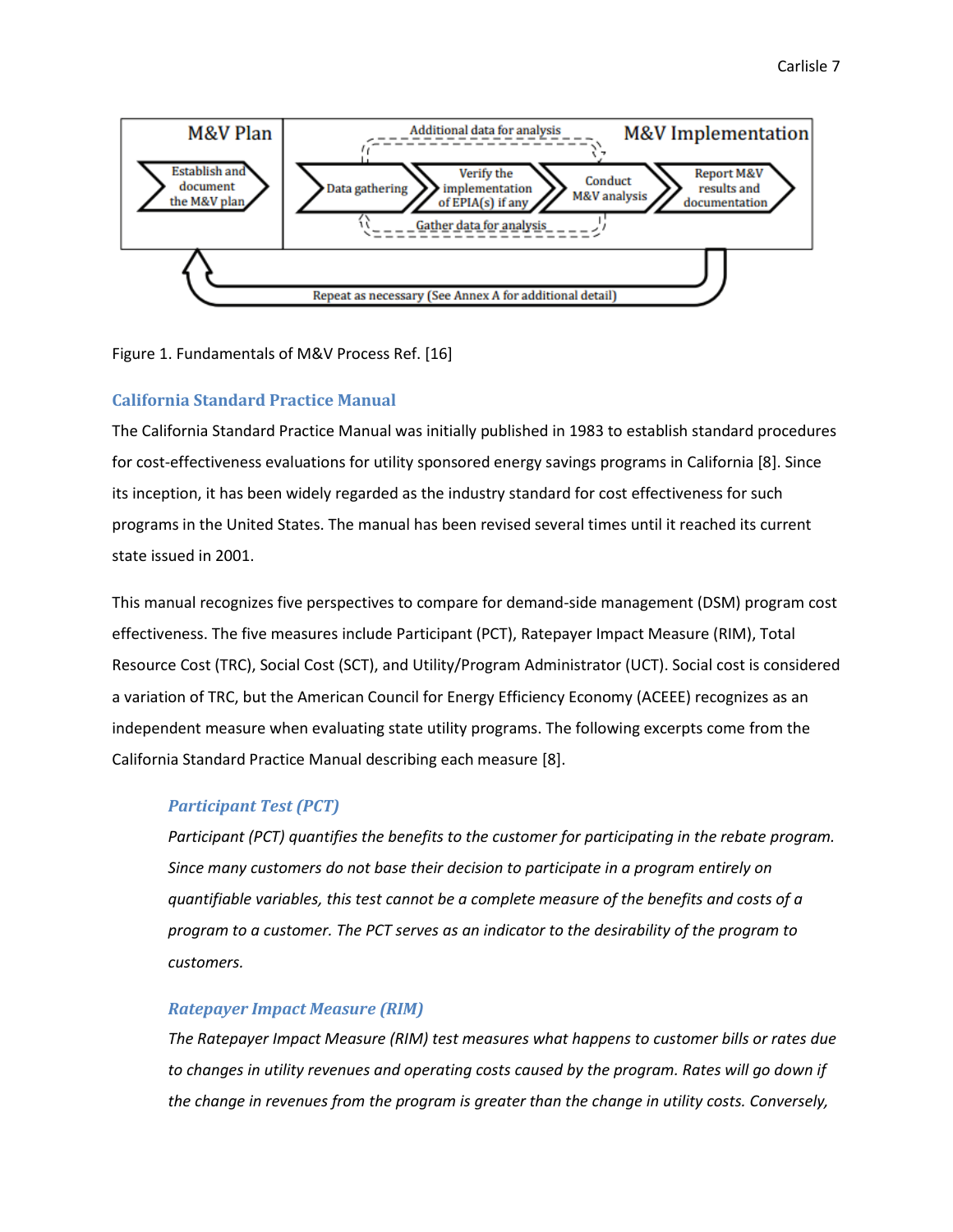rates or bills will go up if revenues collected after program implementation are less than the *total costs incurred by the utility in implementing the program. This test indicates the direction and magnitude of the expected change in customer bills or rate levels.*

#### *Total Resource Cost (TRC)*

*The Total Resource Cost Test measures the net costs of a demand-side management program as a resource option based on the total costs of the program, including both the participants' and the utility's costs. The test is applicable to conservation, load management, and fuel substitution programs. For fuel substitution programs, the test measures the net effect of the impacts from the fuel not chosen versus the impacts from the fuel that is chosen as a result of the program. TRC test results for fuel substitution programs should be viewed as a measure of the economic efficiency implications of the total energy supply system (gas and electric).*

#### *Social Cost (SCT)*

*A variant on the TRC test is the Societal Test. The Societal Test differs from the TRC test in that it includes the effects of externalities (e.g. environmental, national security), excludes tax credit*  benefits, and uses a different (societal) discount rate. It goes beyond the TRC test in that it *attempts to quantify the change in the total resource costs to society as a whole rather than to only the service territory (the utility and its ratepayers). In taking society's perspective, the Societal Test utilizes essentially the same input variables as the TRC Test, but they are defined with a broader societal point of view.* 

*More specifically, the Societal Test differs from the TRC Test in at least one of five ways. First, the Societal Test may use higher marginal costs than the TRC test if a utility faces marginal costs that are lower than other utilities in the state or than its out-of-state suppliers. Marginal costs used in the Societal Test would reflect the cost to society of the more expensive alternative resources. Second, tax credits are treated as a transfer payment in the Societal Test, and thus are left out. Third, in the case of capital expenditures, interest payments are considered a transfer payment since society actually expends the resources in the first year. Therefore, capital costs enter the calculations in the year in which they occur. Fourth, a societal discount rate should be used. Finally, Marginal costs used in the Societal Test would also contain externality costs of power generation not captured by the market system.*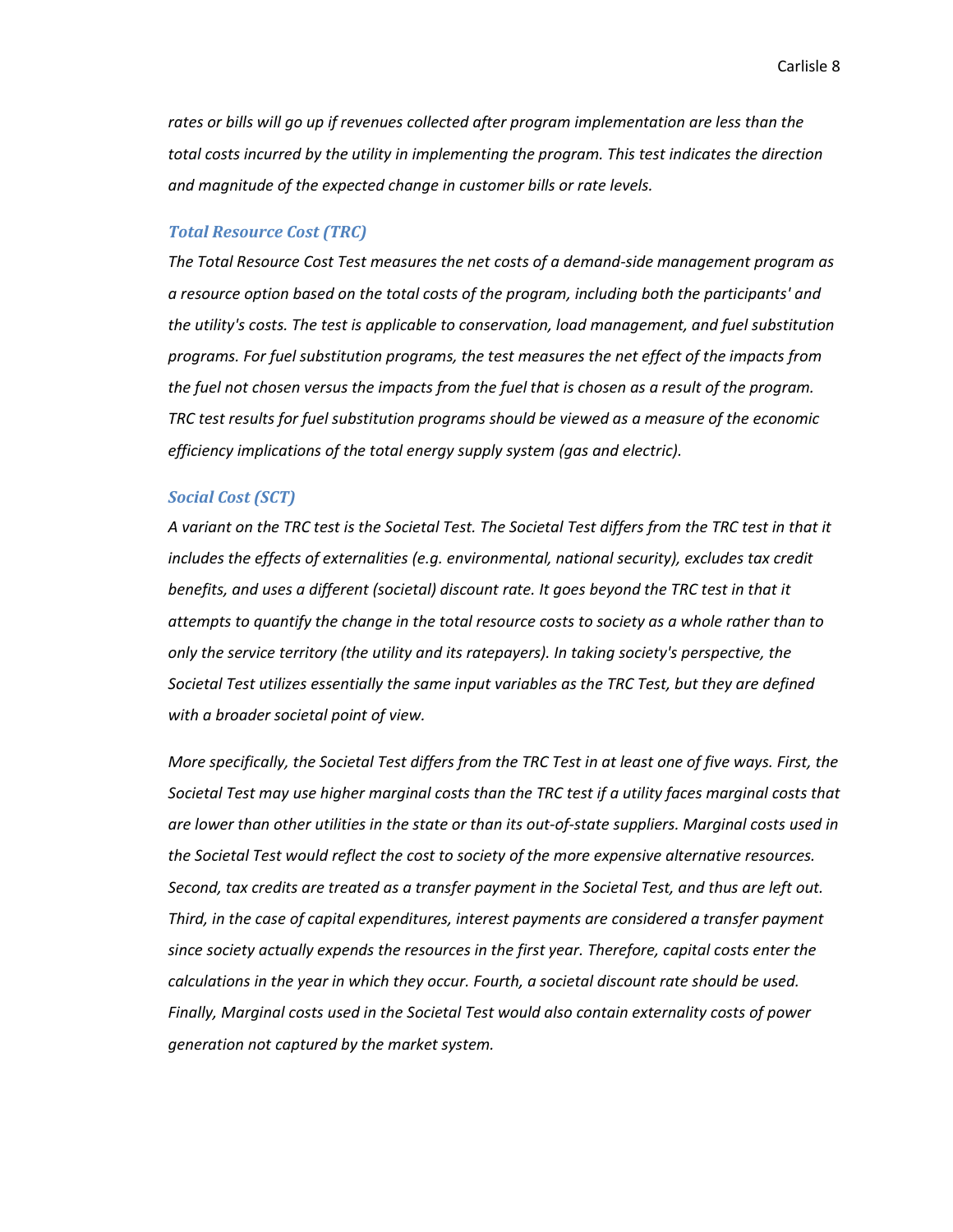#### *Utility/ Program Administrator (UCT)*

*The Program Administrator Cost Test measures the net costs of a demand-side management program as a resource option based on the costs incurred by the program administrator (including incentive costs) and excluding any net costs incurred by the participant. The benefits are similar to the TRC benefits. Costs are defined more narrowly.*

There are differnet methods to express each measure. For a matter of consistancy, the manual outlines the primary and secondary approaches to expressing the cost-effectiveness tests.

| <b>Cost Effectiveness Tests</b>                                                                            |                                                                                                                                                                                                  |  |  |  |
|------------------------------------------------------------------------------------------------------------|--------------------------------------------------------------------------------------------------------------------------------------------------------------------------------------------------|--|--|--|
| Participant                                                                                                |                                                                                                                                                                                                  |  |  |  |
| Primary                                                                                                    | Secondary                                                                                                                                                                                        |  |  |  |
| Net Present Value (all participants)                                                                       | Discounted Payback (years)<br><b>Benefit-cost Ratio</b><br>Net Present Value (average participant)                                                                                               |  |  |  |
|                                                                                                            | Ratepayer Impact Measure                                                                                                                                                                         |  |  |  |
| Lifecycle revenue impact per Unit of energy (kWh<br>or therm) or demand customer (kW)<br>Net present value | Lifecycle revenue impact per unit<br>Annual revenue impact (by year, per<br>kWh, kW, therm, or customer)<br>First-year revenue impact (per kWh, kW,<br>therm, or customer)<br>Benefit-cost ratio |  |  |  |
|                                                                                                            | <b>Total Resource Cost</b>                                                                                                                                                                       |  |  |  |
| Net present value (NPV)                                                                                    | Benefit-cost ratio (BCR)<br>$\bullet$<br>Levelized cost (cents or dollars per unit of<br>energy or demand)<br>Societal (NPV, BCR)                                                                |  |  |  |
| Program Administrator Cost                                                                                 |                                                                                                                                                                                                  |  |  |  |
| Net present value (NPV)                                                                                    | Benefit-cost ratio<br>$\bullet$<br>Levelized cost (cents or dollars per unit of<br>energy or demand)                                                                                             |  |  |  |

Table 2. Cost Effectiveness Test Expressions Ref. [8]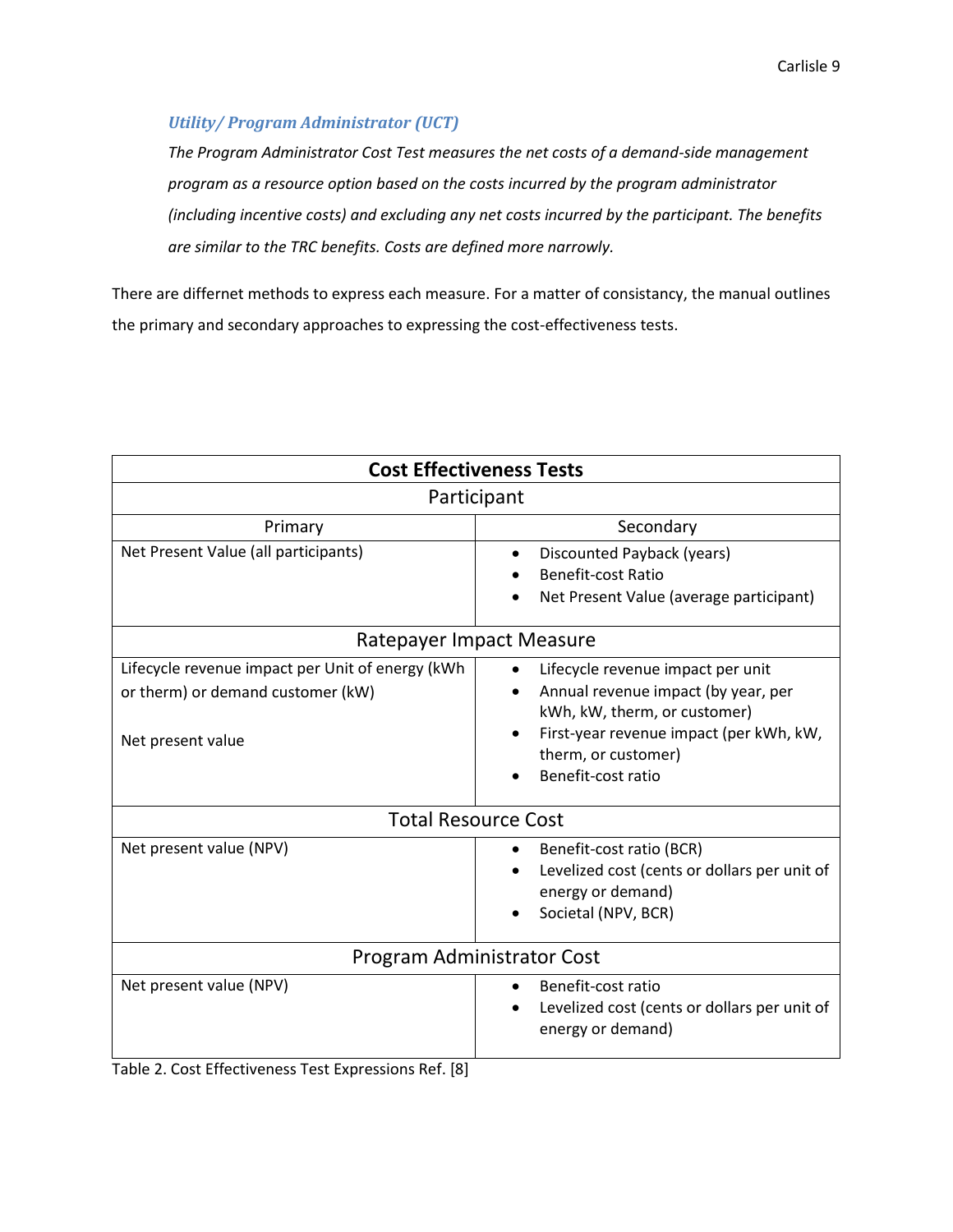Carlisle 10

#### <span id="page-13-0"></span>**Scope**

There exists a missing platform for standardizing specific EM&V plans. IMPVP and ISO 50015:2014 provide the basic framework for M&V practices, but fail to establish a specific M&V courses of action. Additionally the California Standard Practice Manual structures the method of how a program should evaluate the cost-effectiveness of projects, but it is up to the state to dictate which measures are to be used.

<span id="page-13-1"></span>This paper's intent is to compare the EM&V practices established by Arkansas to the surrounding states. Each state has a governing board that regulates the investor owned utilities, and is responsible for establishing EM&V procedures for the energy savings programs, in accordance to IPMVP. States included in this analysis are: Arkansas, Texas, Oklahoma, Missouri, Tennessee, Louisiana, and Mississippi. Each state's M&V program will be outlined and described in further detail.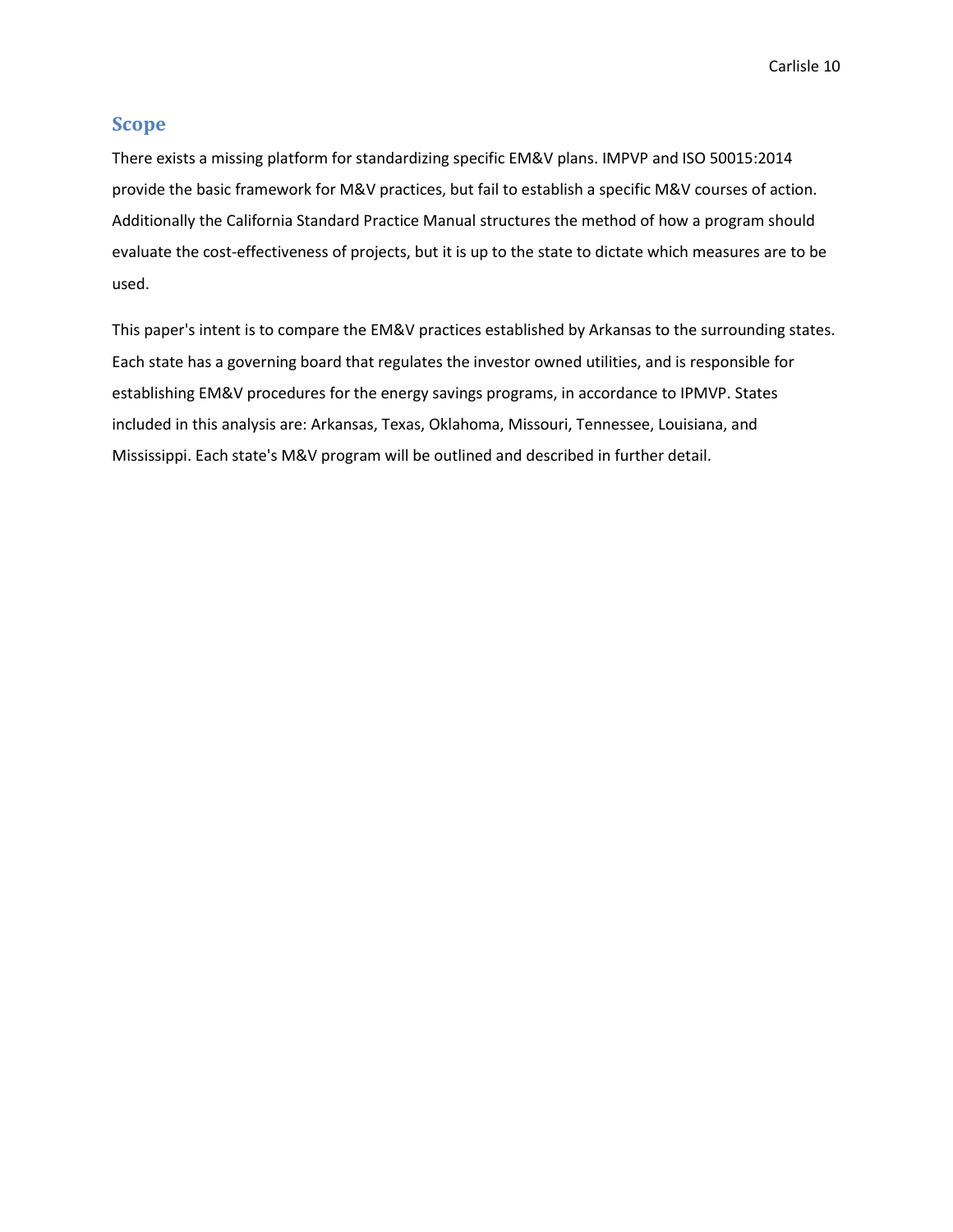Carlisle 11

#### **Arkansas**

In 2003 the Arkansas General Assembly recognized that "enormous amounts of energy are wasted by consumers of all classes and economic levels due to inadequate insulation of buildings and other inefficiencies in the use of energy" [26]. In January 2007, the Arkansas Public Service Commission (APSC) passed the Rules for Conservation and Energy Efficiency Programs (C&EE) [29]. The provision made the Arkansas Public Service Commission responsible for enabling energy conservation programs throughout the state and granted authority to require utilities under its jurisdiction to implement such projects. This also granted the utilities ability to recover the costs introduced by the program by increasing rates. Thereby, the commission required the investor-owned utility providers (electric and natural gas) to offer energy savings programs, known as Demand Side Management (DSM) [3]. To build on this program, the Public Service commission adopted an energy efficiency resource standard (EERS) in 2010. This standard, applying to electric and natural gas IOUs, establishes guidelines for efficiency program cost recovery, shareholder performance incentive, and utility resource planning [29].

In establishing the state Conservation and Energy Efficiency Program, Section 12 outlines the framework for the measurement and verification [26]:

*All EM&V activities undertaken as part of a utility-sponsored program, including, but not limited to, estimation of energy efficiency savings and process evaluations, shall be conducted consistent with the Arkansas Technical Reference Manual (TRM) and with national best program evaluation practices as established by the National Action Plan for Energy Efficiency ("NAPEE"), the State & Local Energy Efficiency Action ("SEE Action") Network, the International Performance Measurement and Verification Protocol ("IPMVP"), or other similar nationally or internationally accepted EM&V standards. The TRM shall set forth Protocols for EM&V activities. An organization selected by a program administrator to conduct EM&V activities shall be independent of the organization or organizations involved in the particular EE program design, management, and implementation, such that the verification professionals conducting or reviewing evaluations have no financial stake, beyond the evaluation contract itself, in the program or program components being evaluated.*

The Technical Reference Manual provides the best approaches to measurement and verification of DSM portfolio projects. It covers the framework for "conducting cost-effective DSM Program evaluations. Primary interests that are described in detail are the types of information needed, the frequency of data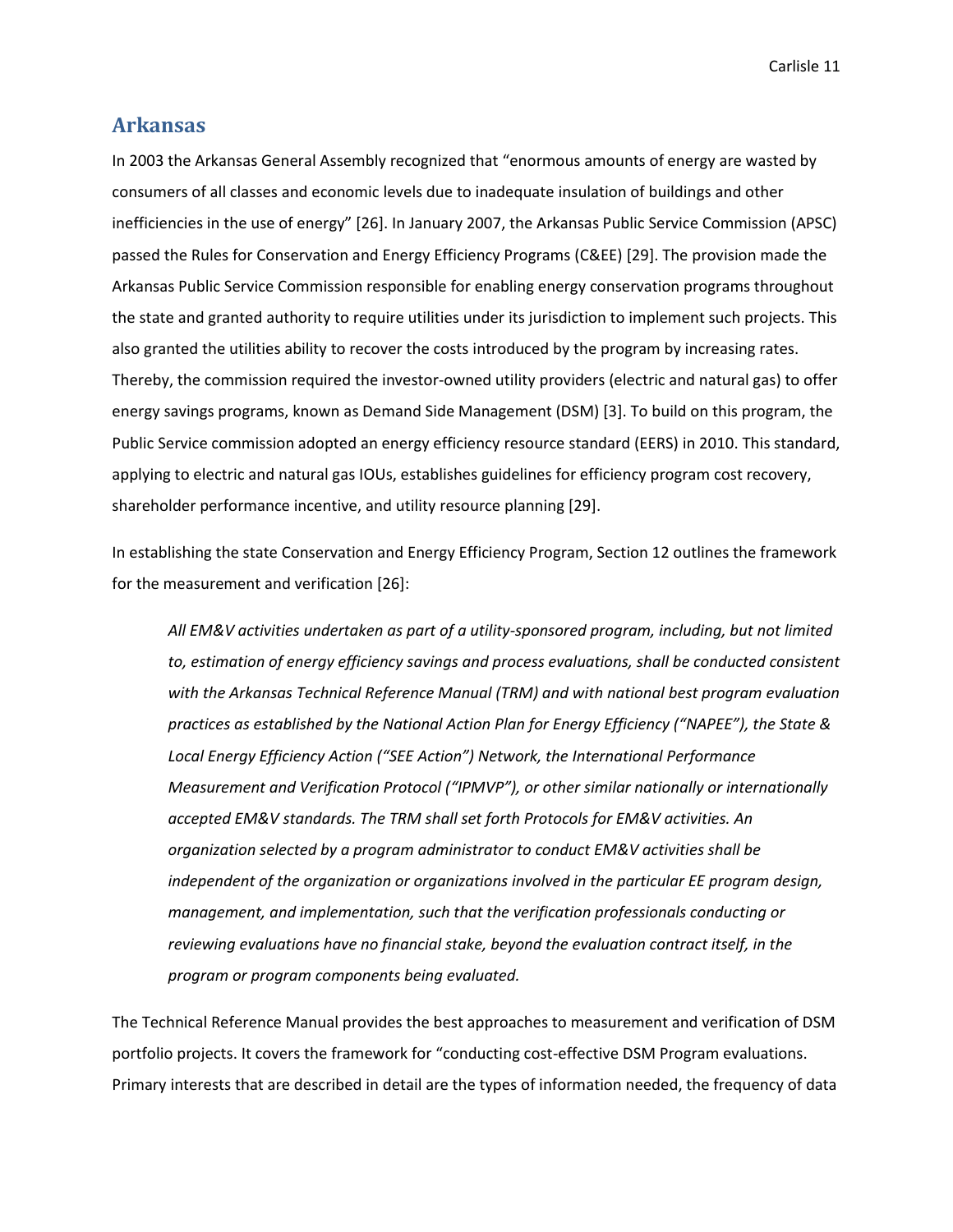collection, and metrics that must be reported [3]. The manual cannot cover all M&V scenarios, but the implement or is expected to execute measures that are consistent with the provisions provided in the TRM. The investor owned utilities in Arkansas include:

| Electric               | Natural Gas                 |
|------------------------|-----------------------------|
| AEP-SWEPCO             | Arkansas Oklahoma Gas (AOG) |
| <b>Empire District</b> | <b>CenterPoint Energy</b>   |
| Entergy                | Entergy                     |
| OG&E                   | SourceGas                   |

Table 3. Arkansas Investor-Owned Utilities

The utility companies in Arkansas adhere to the requirements as enacted by the APSC. The natural gas utility providers have very similar rebate programs that reflect their joint partnership in creating the programs. The TRM as the primary resource reflects the state wide use of IPMVP option A. The manual provides consistency for the statewide projects that could not have otherwise been offered. The manual reflects that of Option A because of its intent to "describe the types of information that must be collected to conduct a comprehensive examination of a program's overall effectiveness, the recommended frequency for conducting these program evaluations, and the key metrics that must be reported during these evaluation activities" [3]. Although this resource does not reflect that of all M&V cases, it is the standard as to which the utilities are to uphold. Therefore, different approaches to measurement and verification may be necessary and are to be determined by the independent contractor. The TRM is updated annually to better align with industry practices.

The Arkansas PSC requires that all utilities source an independent M&V contractor for all projects to properly align the interests involved in energy efficiency projects. In conjunction with the contractor, the utilities are required to jointly fund an EM&V monitor [29] (which is currently Cadmus Group from St. Louis).

Arkansas adheres to the methods in the California Standard Practice Manual for the evaluation of energy savings projects. The state recognizes four of the five tests identified including: TRC, UCT, PCT, and RIM. Although all four are recognized, the Commission identifies the TRC as the primary cost effectiveness test and is required for all levels of screening.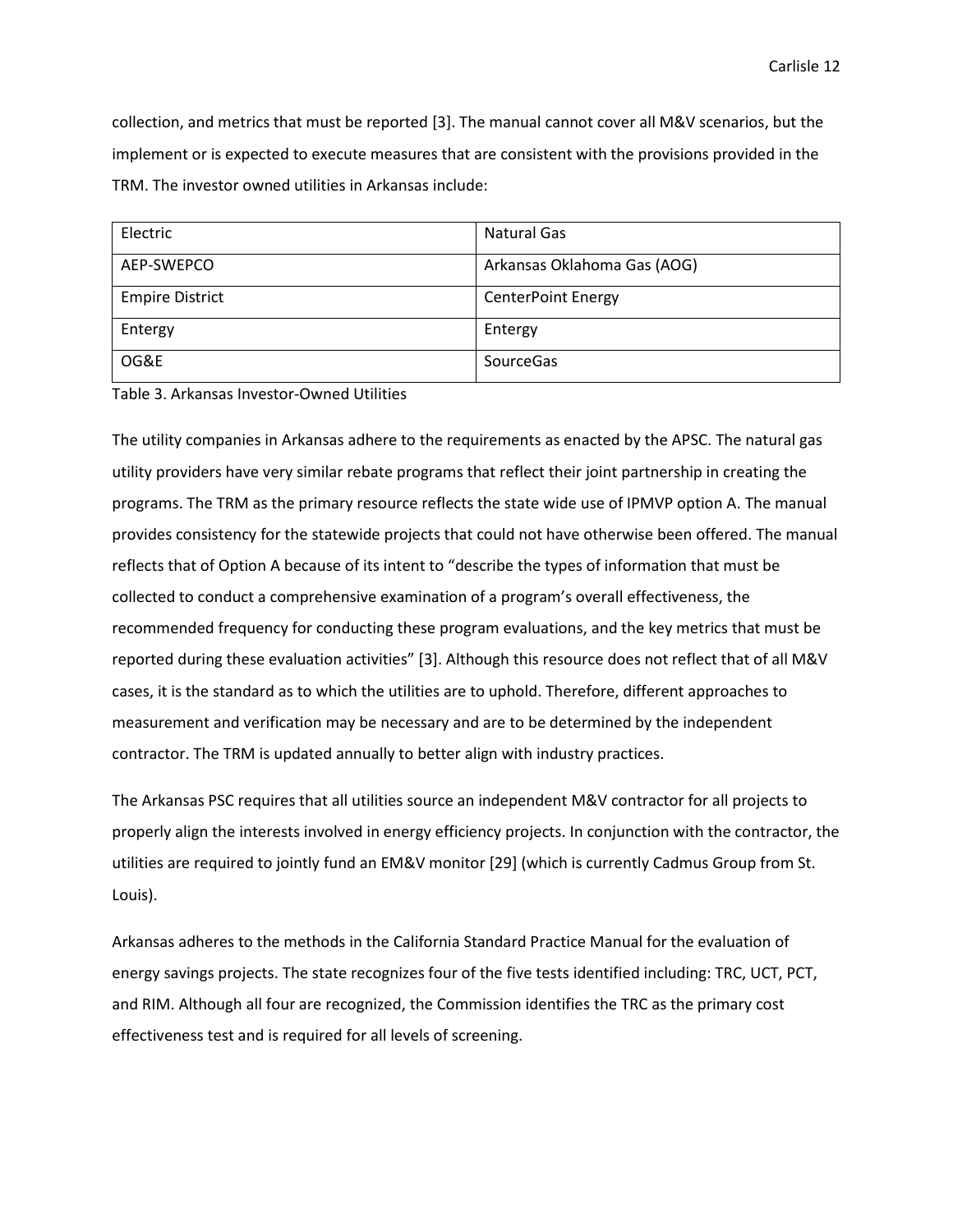Carlisle 13

# <span id="page-16-0"></span>**Texas**

In 1999, Texas legislature enacted Senate Bill 7 in which the provisions required that "at least 10% of an investor-owned utility's annual growth in electricity demand be met through energy efficiency programs each year" [9]. This established the nation's first energy efficiency resource standard (EERS), which ACEEE defines as "specific, long-term targets for energy savings that utilities or non-utility program administrators must meet through customer energy efficiency programs" [10]. Public Utilities Commission of Texas (PUCT) is the governing body for investor-owned utilities in the state. The success of the EERS program has enabled PUCT to increase annual goals to 20% in 2010, 25% in 2012, and finally 30% in 2013 [35]. Following, Texas legislation passed the House Bill 1125 that required all EERS goals to be met as a percentage of total peak loads versus growth in demand [9].

It is important to note that since 1999 Texas is the only state discussed in this paper with deregulated electricity [38]. This means that there exists a free market for the utility services. Instead of regulated monopolies that provide all electricity service, separate companies provide the power generation, transmission and distribution, and retail sales [9]. Transmission and Distribution Utilities (TDUs) are the providers of electricity and are under the regulation of PUCT. The TDUs are the companies that provide the energy efficiency programs to meet the mandates. The electric investor – owned TDUs organized together to form EUMMOT (Electric Utility Marketing Managers of Texas), to facilitate coordination among the energy savings programs [9].

| Electric                      | <b>Natural Gas</b>        |
|-------------------------------|---------------------------|
| <b>AEP Texas</b>              | <b>Atmos Energy</b>       |
| El Paso Electric Company      | <b>CenterPoint Energy</b> |
| <b>Texas New Mexico Power</b> | <b>Texas Gas Service</b>  |
| <b>Xcel Energy</b>            |                           |
| <b>CenterPoint Energy</b>     |                           |
| Entergy                       |                           |
| Oncor                         |                           |
| <b>Sharyland Utilities</b>    |                           |

The investor owned utilities in Texas include:

Table 4. Texas Investor-Owned Utilities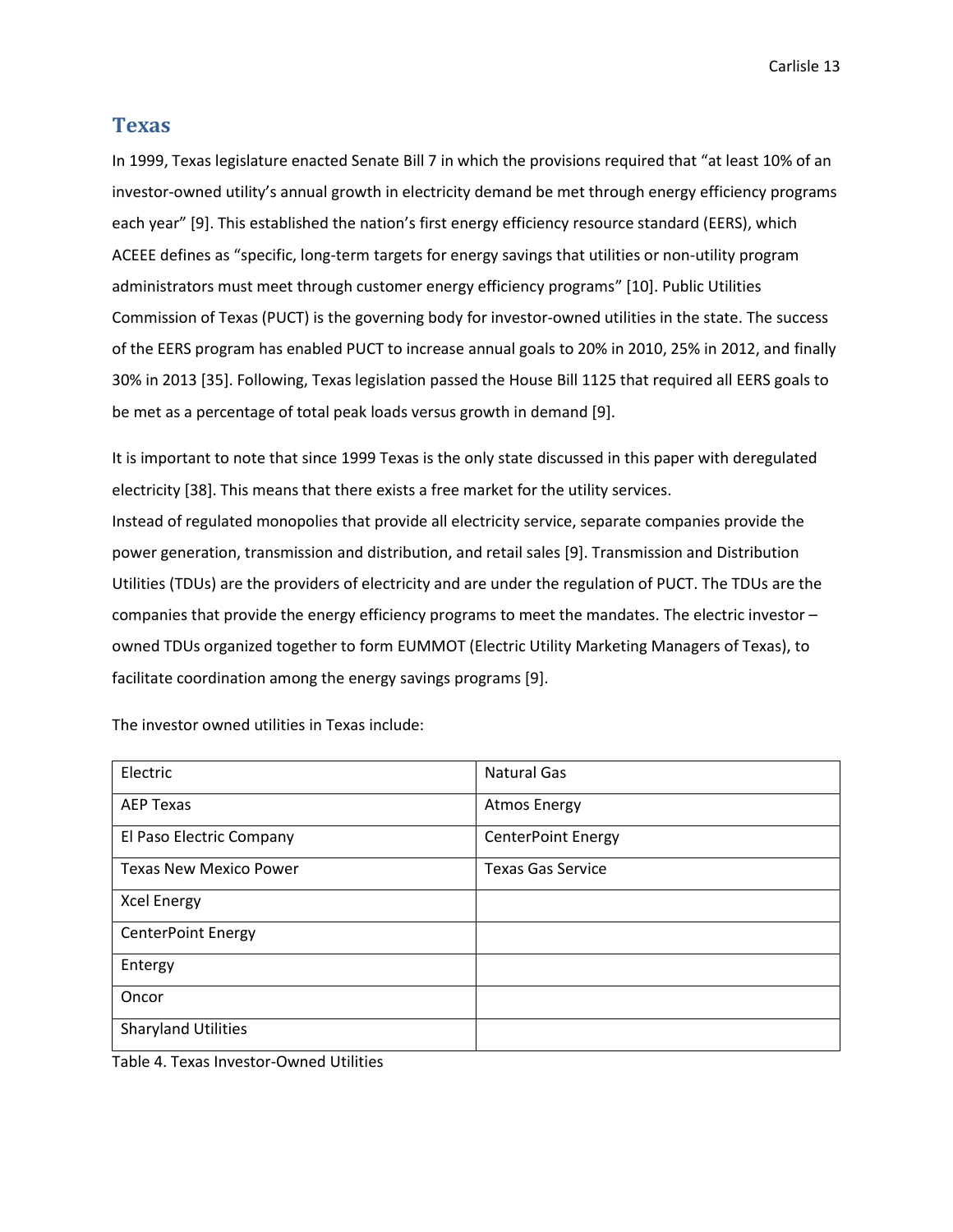The Public Utility Commission of Texas adopted the Substantive Rule 25.181 – The Energy Efficiency Rule in 2011. Under this legislation, IOUs are required to offer energy efficiency programs to meet the EERS goals. The programs are administered by the utility and implemented by the retail electric provider of energy efficiency service provider [35]. PUCT is responsible for reviewing and approving all plans. To recover the costs of offering the program, the utilities include an Energy Efficiency Cost Recovery Factor (EECRF) through tariffs on the billing rate.

For-profit customers that receive electric service on the transmission level are not eligible for the energy savings programs and are therefore not responsible for paying the incremental charges that fund the programs. The customers are responsible for conducting their own energy efficiency measures and therefore no M&V is required for the program. The customer may work with energy efficiency service providers to implement such programs, but not through the utility service.

The state legislature addressed the EM&V framework necessary for the energy efficiency programs in Rule 25.181. The following excerpt for Senate Bill 1125 established the means by which the EM&V standards are to be established [6]:

*(3) The commission shall select an entity to act as the commission's EM&V contractor and conduct evaluation activities. The EM&V contractor shall operate under the commission's supervision and oversight, and the EM&V contractor shall offer independent analysis to the commission in order to assist in making decisions in the public interest.*

*(4)Evaluation activities will be conducted by the EM&V contractor, starting with activities associated with program year 2012, to meet the evaluation objectives defined in this section. Activities shall include, but are not limited to:* 

*(A) Providing appropriate planning documents.* 

*(B) Impact evaluations to determine and document appropriate metrics for each utility's individual evaluated programs and portfolio of all programs, annual portfolio evaluation reports, and additional reports and services as defined by commission staff to meet the EM&V objectives.* 

*(C) Preparation of a statewide technical reference manual (TRM), including updates to such manual as defined in this subsection.*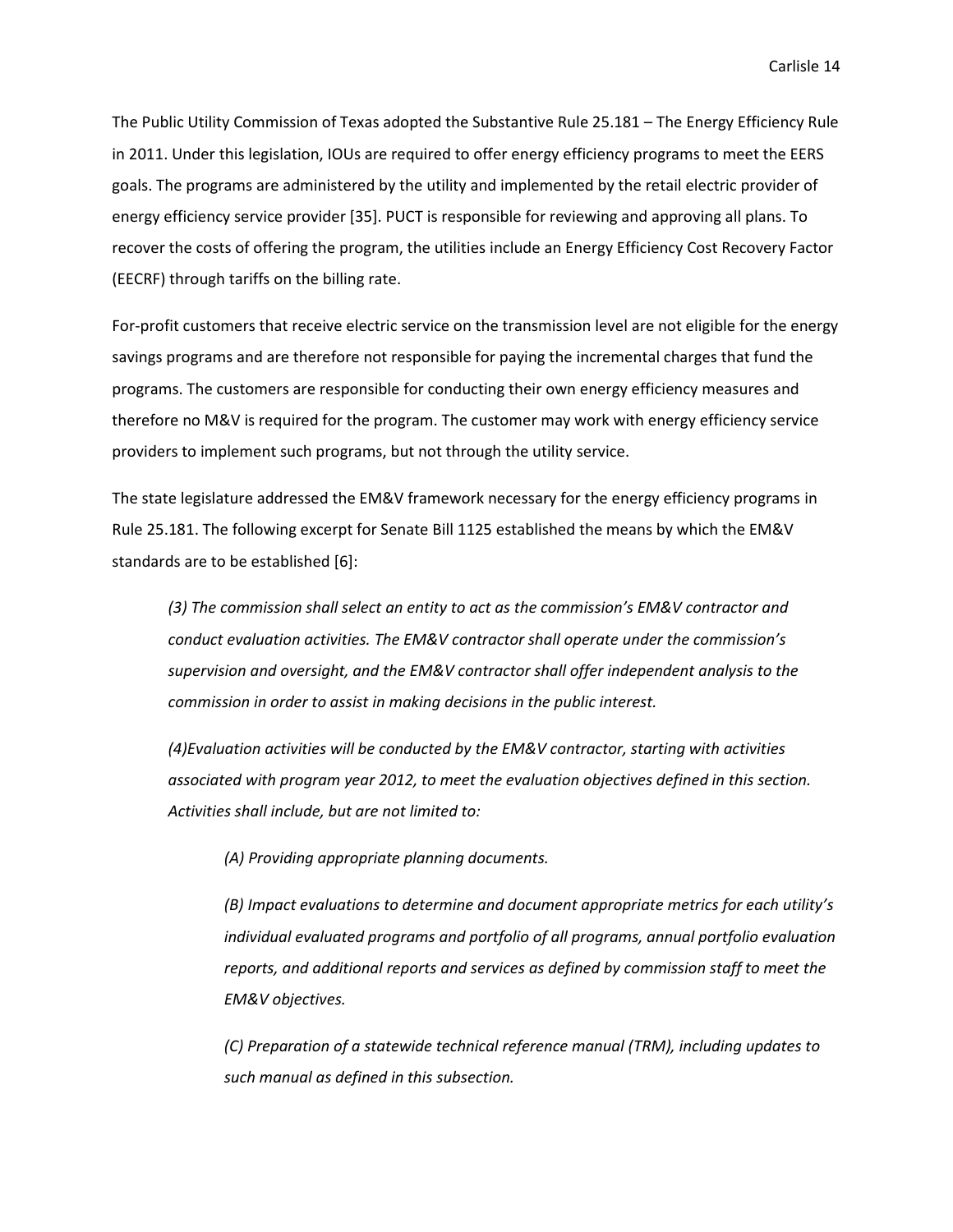*(6)The following apply to the development of a statewide TRM by the EM&V contractor.*

*(A) The EM&V contractor shall use existing Texas, or other state, deemed savings manual(s), protocols, and the work papers used to develop the values in the manual(s), as a foundation for developing the TRM. The TRM shall include applicability requirements for each deemed savings value or deemed savings calculation. The TRM may also include standardized EM&V protocols for determining and/or verifying energy and demand savings for particular measures or programs. Utilities may apply TRM deemed savings values or deemed savings calculations to a measure or program if the applicability criteria are met.* 

*(B) The TRM shall be reviewed by the EM&V contractor at least annually, pursuant to a schedule determined by commission staff, with the intention of preparing an updated TRM, if needed. In addition, any utility or other stakeholder may request additions to or modifications to the TRM at any time with the provision of documentation for the basis of such an addition or modification. At the discretion of commission staff, the EM&V contractor may review such documentation to prepare a recommendation with respect to the addition or modification.*

In 2011, Texas legislature required the Public Utility Commission of Texas (PUCT) "to develop an EM&V framework that promotes effective program design" [12]. To develop an "independent evaluation if utility energy efficiency and load management programs," PUCT select Tetra Tech to conduct the independent EM&V of utility's energy savings programs. Tetra Tech consists of multiple subcontractors including [12]:

- Texas A&M Center for Applied Technology
- Texas Energy Engineering Services, Inc. (TEESI)
- The Cadmus Group
- Itron
- Johnson Consulting Group

Tetra Tech is responsible for developing appropriate M&V procedures for energy savings contracts. Tetra Tech and associated companies work with PUCT as the independent EM&V team to develop and maintain the Texas Technical Reference Manual (TRM). TRM provides the measures that have been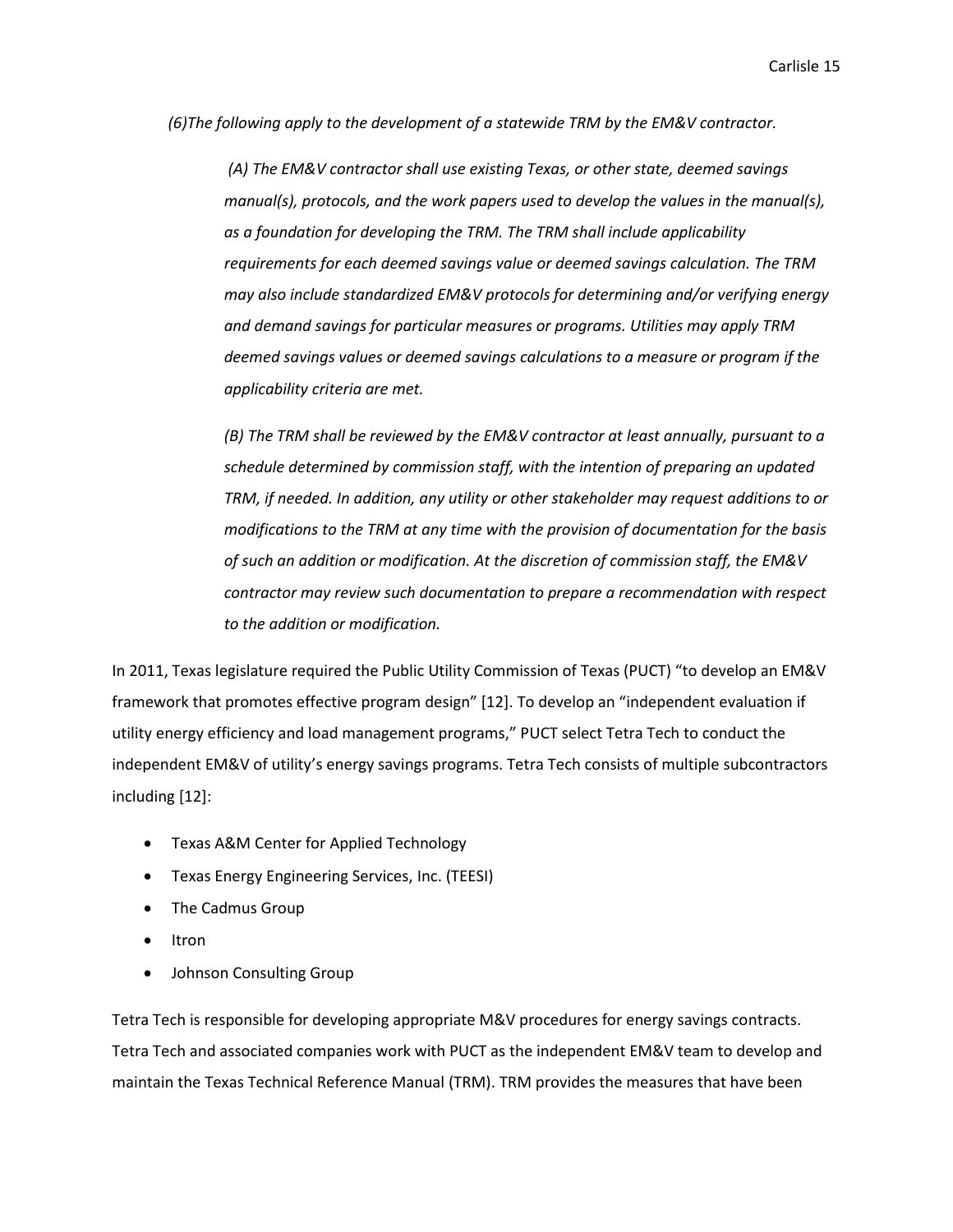approved for use in Texas for deemed savings. The reference guide serves as a "centralized source of deemed savings values, where appropriate, Measurement & Verification methods by measure category" [35].

Like the Arkansas TRM, the Texas TRM represents IPMVP Option A: Partially Retrofit Isolation Measurement. This method encompasses the majority of M&V requirements. There are four types of deemed savings identified in the TRM[35]:

- *Point estimates that provide a single deemed savings value that correspond to a single measure or type of technology.*
- *Deemed saving tables that provide energy and peak savings as a function of size, capacity; building type, efficiency level, or other inputs.*
- *Savings algorithms that require user defined inputs that must be gathered on site and the identification of default inputs where primary data could not be collected. In many cases, these algorithms are provided as references to deemed savings tables, point estimates, or calculator explanations.*
- *Calculators are used by different utilities and implementers to calculate energy savings for different measures. In many cases, there are several different calculators available for a single measure. Sometimes their background calculators are similar, and in other cases, estimates can vary greatly between each calculator.*

For evaluation standardization, Texas recognizes the Utility/Program Administrator Cost Test (UCT) as the single effectiveness test. Rule 25.181 states, "An energy efficiency program is deemed to be costeffective if the cost of the program to the utility is less than or equal to the benefits of the program," which is consistent with the UCT formed by the California Standard Practice Manual.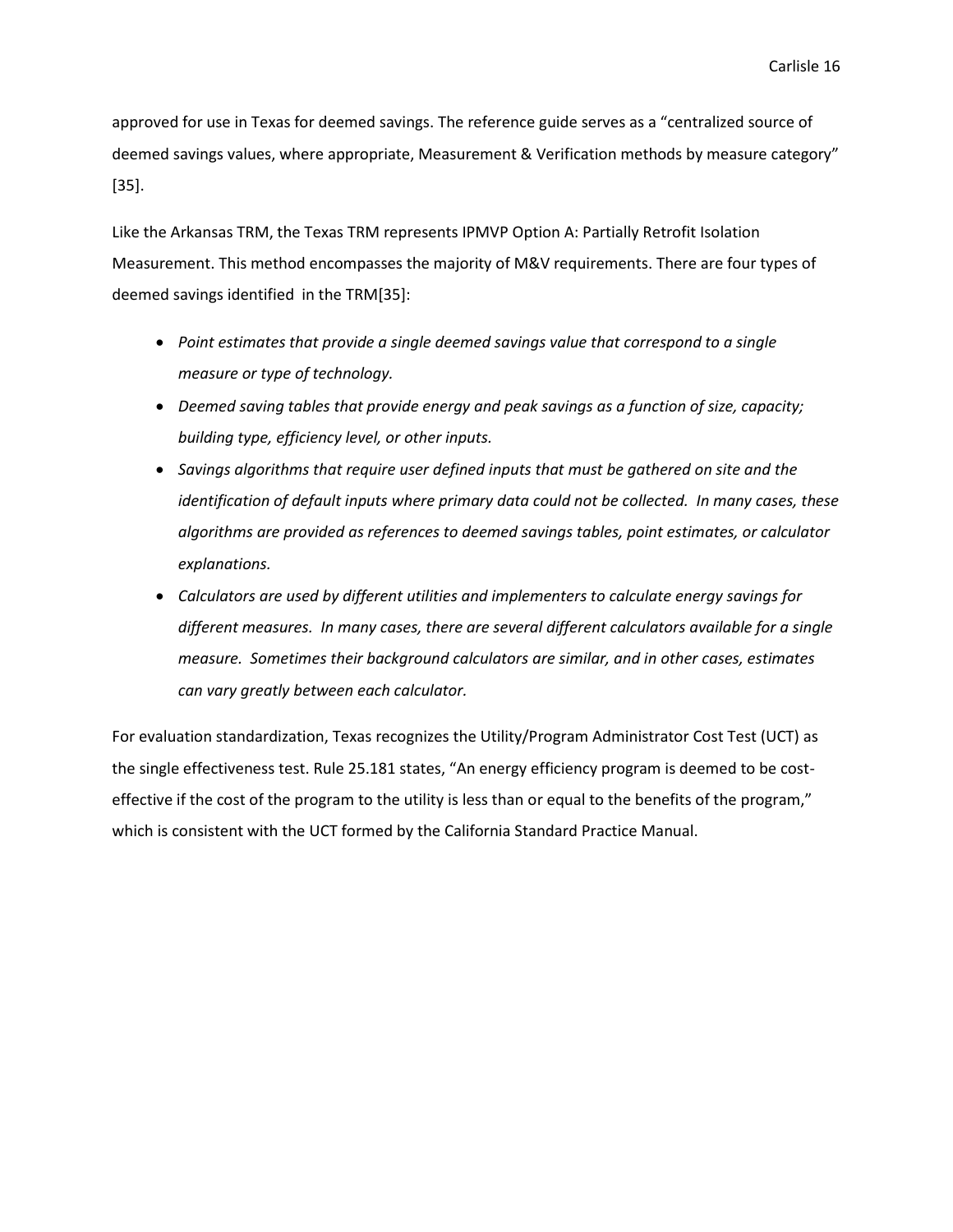## <span id="page-20-0"></span>**Oklahoma**

Oklahoma also offers energy efficiency programs through utilities regulated by the states. The IOUs' governing body is the Oklahoma Corporation Commission (OCC). In 2008, the OCC required electric and natural gas utilities to provide energy efficiency programs [33]. The purpose of this order was to "set specific savings goals for each utility to reduce the rate of growth of peak demand, energy usage, and capacity addition without adversely affecting customer comfort or state economic activity, based on market potential studies, integrated resource plans, or other evidence" [20]. In Oklahoma Office of Administrative Tile 165, Chapter 35, the demand portfolio submission required "all electric utilities under rate regulation of the Commission shall propose, at least once every three years, and be responsible for the administration and implementation of a demand portfolio of energy efficiency and demand response programs within their service territories" [21]. This same standard is established for natural gas utilities in OAC Chapter 45 [24]. These rules established the energy-savings programs in Oklahoma. The investor-owned utilities affected by this mandate include:

| Electric                                 | Natural Gas                        |
|------------------------------------------|------------------------------------|
| Oklahoma Gas & Electric                  | Arkansas-Oklahoma Gas Corporation  |
| Public Service Company of Oklahoma (PSO) | <b>CenterPoint Energy Company</b>  |
| <b>Empire District Company</b>           | Ft. Cobb Fuel Authority            |
|                                          | LeAnn Gas Company                  |
|                                          | Oklahoma Natural Gas               |
|                                          | Panhandle Natural Gas Incorporated |
|                                          | <b>West Texas Gas Company</b>      |

Table 5. Oklahoma Investor-Owned Utilities

Since the rule's inception, all electric and natural gas IOUs have submitted their 3 year plan and many have filed for an additional plan following the initial term. The companies may recover the cost associated with the program through increase utility rates. These programs have largely affected residential and commercial customers, where large industrial users have and exercised the right to opt out [33]. Oklahoma does not currently have and Energy Efficiency Resource Standard. The EM&V method is much more rudimentary than those previously described. There is not a technical reference manual issued by the commission. In fact, individual utilities are responsible for the EM&V process, third party contractor required. The excerpt from Chapter 35 outlines the basis of the EM&V

structure [23]: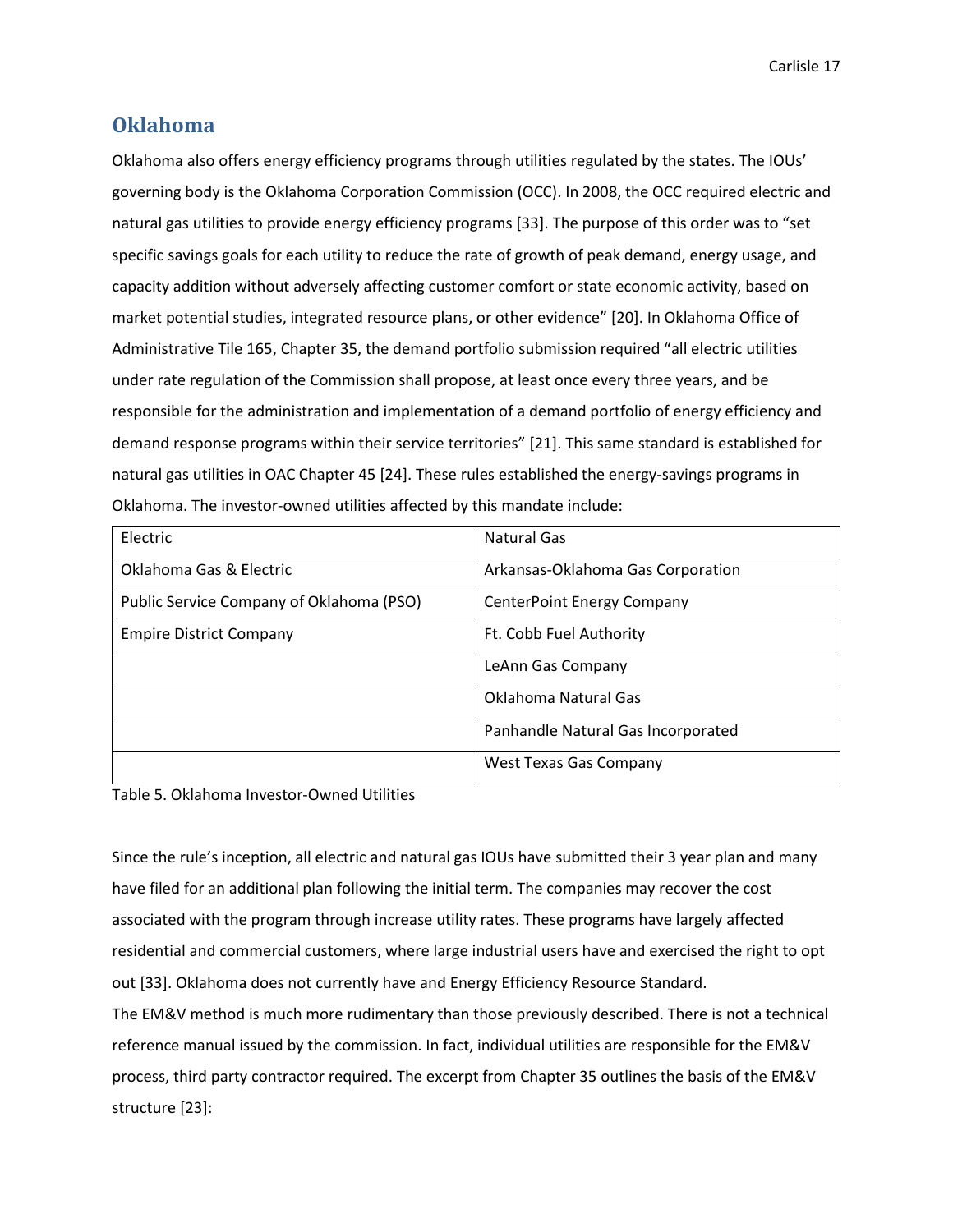*165:35-41-6. Evaluation, measurement, and verification* 

*a. Utilities are responsible for timely evaluation, measurement, and verification of their energy efficiency and demand response programs.*

*b. The intent of the evaluation, measurement, and verification process is:*

*1. To provide a reliable calculation of the net savings produced by energy efficiency and demand response programs;*

*2. To assess the effects of programs on the market for energy efficient products and services and products and services that support demand response programs; and*

*3. To assess the effectiveness of the administration and implementation of energy efficiency and demand response programs.*

*c. Utilities shall prepare and maintain a program-tracking database.*

*d. Each evaluation, measurement, and verification plan for a program will explain the methods that will be applied with an explanation of how those methods will meet the requirements of this rule.*

*e. Deemed savings, customer bill analysis, on-site metering, and statistical sampling will be permitted in appropriate applications.*

*f. Assumptions with any supporting research about the ratio between gross savings in energy consumption by utility customers and net savings attributable to energy efficiency and demand response programs will be included in the evaluation, measurement, and verification plan.*

*g. The evaluation, measurement, and verification process shall produce reports that are fully documented, auditable, and transparent.*

While the EM&V structure outlined by the state remains basic, the utility companies remain responsible for establishing the framework. Most utilities provide prescribed rebate offerings for specific projects. From publically available resources, no M&V framework is available.

For evaluation standards, Oklahoma recognized all five metrics from the California Standard Practice Manual. The tests are intended to be used together to deem a program viable. The commission identifies the total resource cost (TRC) to be the primary metric, but also requires "Results of the Rate Impact Measure Test contained in the California Standard Practice Manual shall also include an estimate of the impact on average customer bills" [22]. The OCC reviews and audits all programs.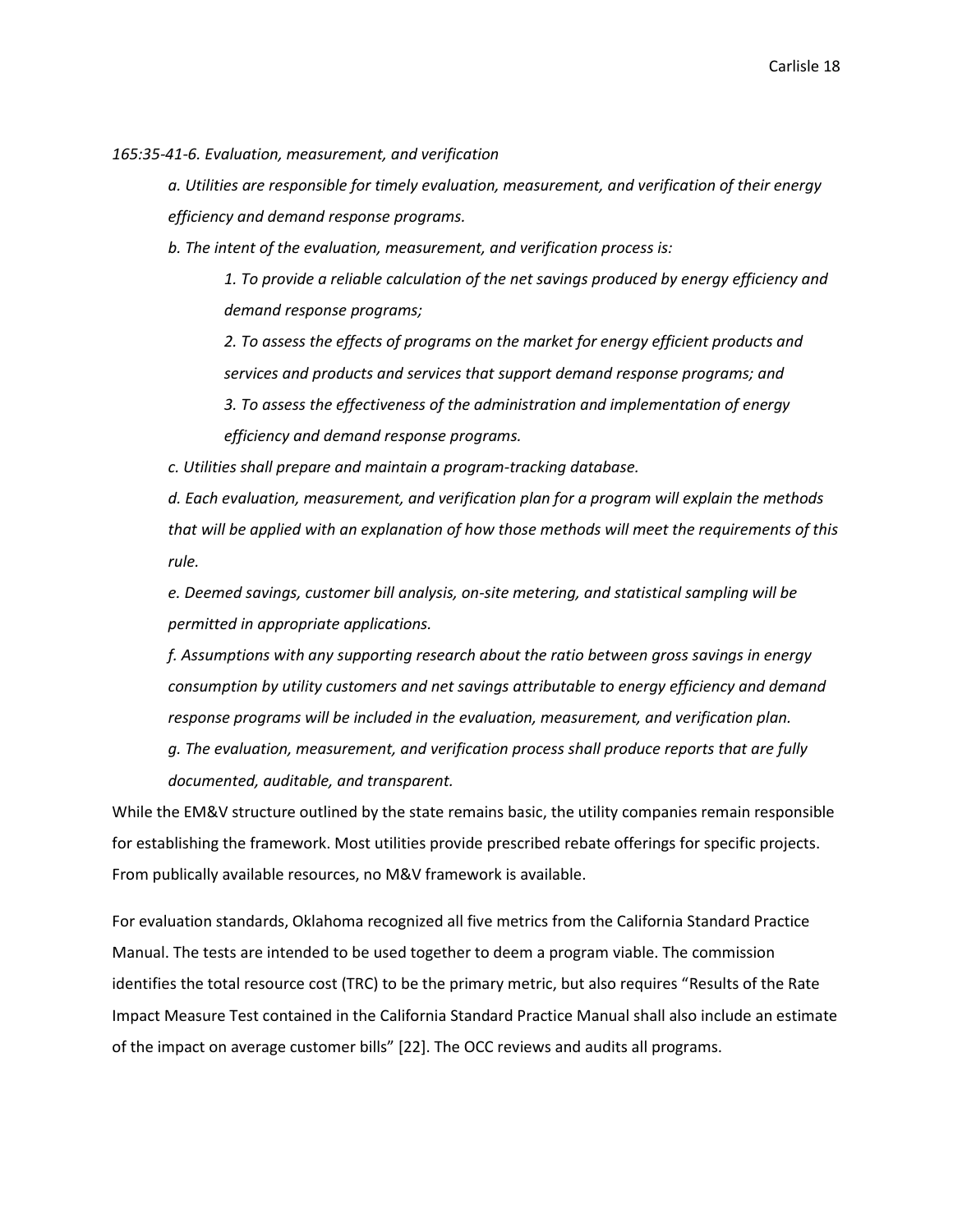## <span id="page-22-0"></span>**Missouri**

In 2009, Missouri enacted the Missouri Energy Efficiency Investment Act (MEEIA) under Senate Bill 376. This act was established to "ensure that utility financial incentives are aligned with helping customers use energy more efficiently and in a manner that sustains or enhances utility customers' incentives to use energy more efficiently"[28]. The bill frames the creation of demand-side programs for IOUs under the jurisdiction of Missouri Public Service Commission. The act enabled the cost recovery programs for the utilities and well as evaluation standards. The tabulated companies are under the jurisdiction of Missouri Public Service Commission:

| Electric                                | Natural Gas            |
|-----------------------------------------|------------------------|
| Ameren Missouri                         | Ameren Missouri        |
| Kansas City Power & Light (KCP&L)       | <b>Empire District</b> |
| <b>Empire District Electric Company</b> | Laclede Gas Company    |
|                                         | Liberty Utilities      |
|                                         | Missouri Gas Energy    |
|                                         | Summit gas Energy      |

Table 6. Missouri Investor-Owned Utilities

With some delay in the implementation of the act's provisions, one of Missouri's largest IOUs submitted the first three year plan in 2012 [32]. The MEEIA marks the beginning of a new era in Missouri, a state that previously had little legislation for energy efficiency programs. The EM&V framework for the DSM programs is outlined in Missouri's Code of State Regulations. The following excerpt from Division 240 Chapter 20 describes the M&V process [5]:

*(7)Evaluation, Measurement, and Verification (EM&V) of the Process and Impact of Demand-Side Programs. Each electric utility shall hire an independent contractor to perform and report EM&V of each commission approved demand-side program in accordance with 4 CSR 240-20.094 Demand-Side Programs. The commission shall hire an independent contractor to audit and report on the work of each utility's independent EM&V contractor.*

*(A) Each utility's EM&V budget shall not exceed five percent (5%) of the utility's total budget for all approved demand-side program costs.* 

*(B) The cost of the commission's EM&V contractor shall—*

*1. Not be a part of the utility's budget for demand-side programs; and*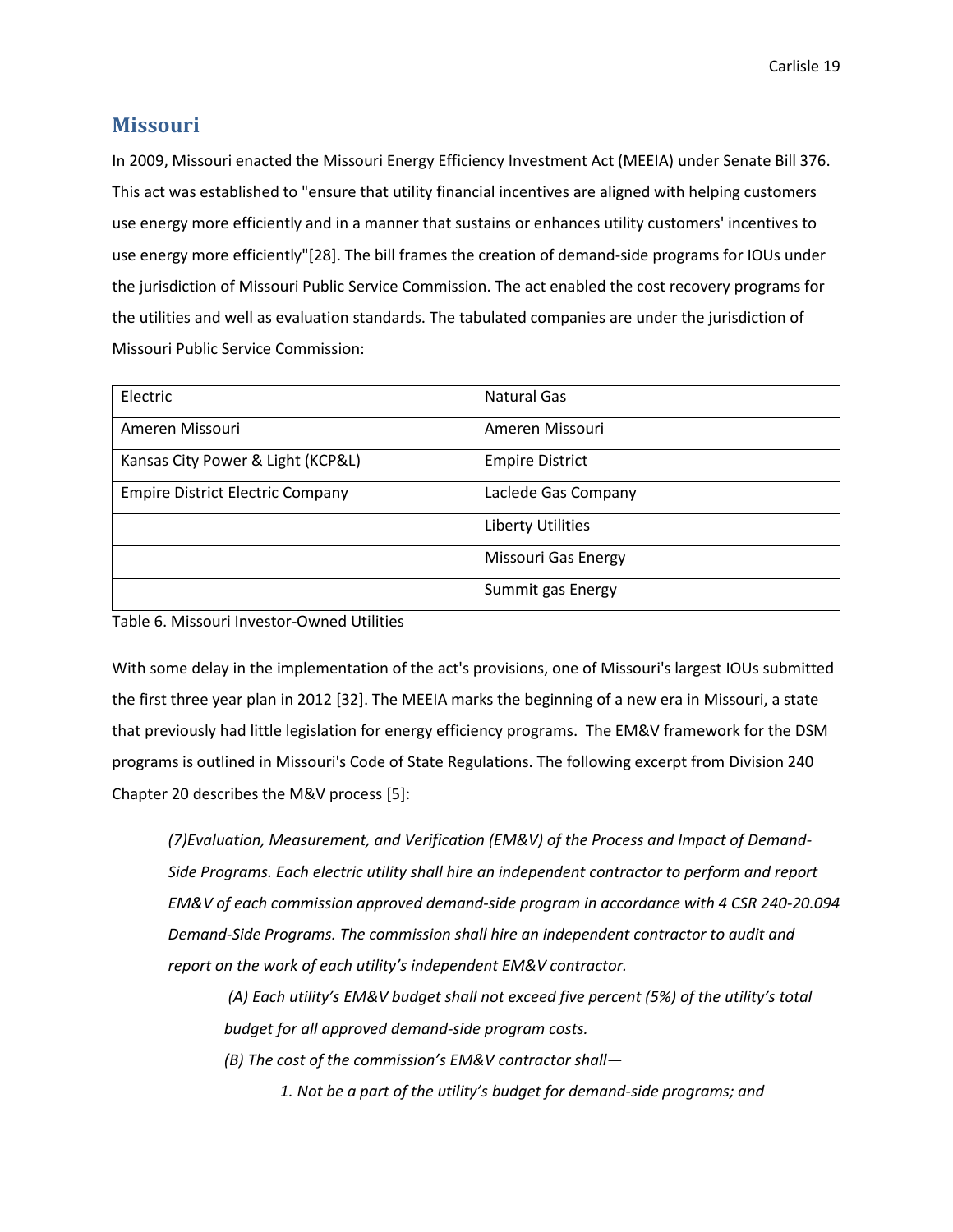*2. Be included in the Missouri Public Service Commission Assessment for each utility.*

*(C) EM&V draft reports from the utility's contractor for each approved demand-side program shall be delivered simultaneously to the utility and to parties of the case in which the demand-side program was approved.* 

*(D) EM&V final reports from the utility's contractor of each approved demand-side program shall—*

*1. Be completed by the EM&V contractor on a schedule approved by the commission at the time of demand-side program approval in accordance with 4 CSR 240- 20.094(3); and* 

*2. Be filed with the commission and delivered simultaneously to the utility and the parties of the case in which the demand-side program was approved. (E) Electric utility's EM&V contractors shall use, if available, a commission-approved statewide technical resource manual when performing EM&V work.*

Missouri has not developed a statewide M&V standard as seen in Texas and Arkansas. The state relies on the utilities to manage the M&V process through third party contractors. The Missouri PSC has an EM&V auditor that reviews the program applications and approves the M&V procedure. One proponent of a state-issued technical reference manual is Ameren Missouri. Ameren has pushed for the development of a statewide TRM during the entirety of MEEIA legislation [19]. In 2012, Ameren submitted its own TRM jointly with its three year DSM proposal, passed by the Missouri PSC. Ameren is now working with a contractor to develop a web-based TRM for the next three year program cycle [7]. The development of an independent TRM benefits in adding consistency and transparency to the M&V process. Ameren is setting a standard through the implementation of a TRM for the state. It is believed that there is collaboration among electric IOUs to begin an investigation of a statewide TRM [32].

For evaluation standards, Missouri recognizes all five metrics from the California Standard Practice Manual. The commission identifies the total resource cost (TRC) to be the preferred cost effectiveness test [28]. The regulation defined by Chapter 3 marks the impact evaluation requirement for all EM&V reports that include at a "minimum the TRC of each program" [4]. The Missouri PSC reviews and audits all programs.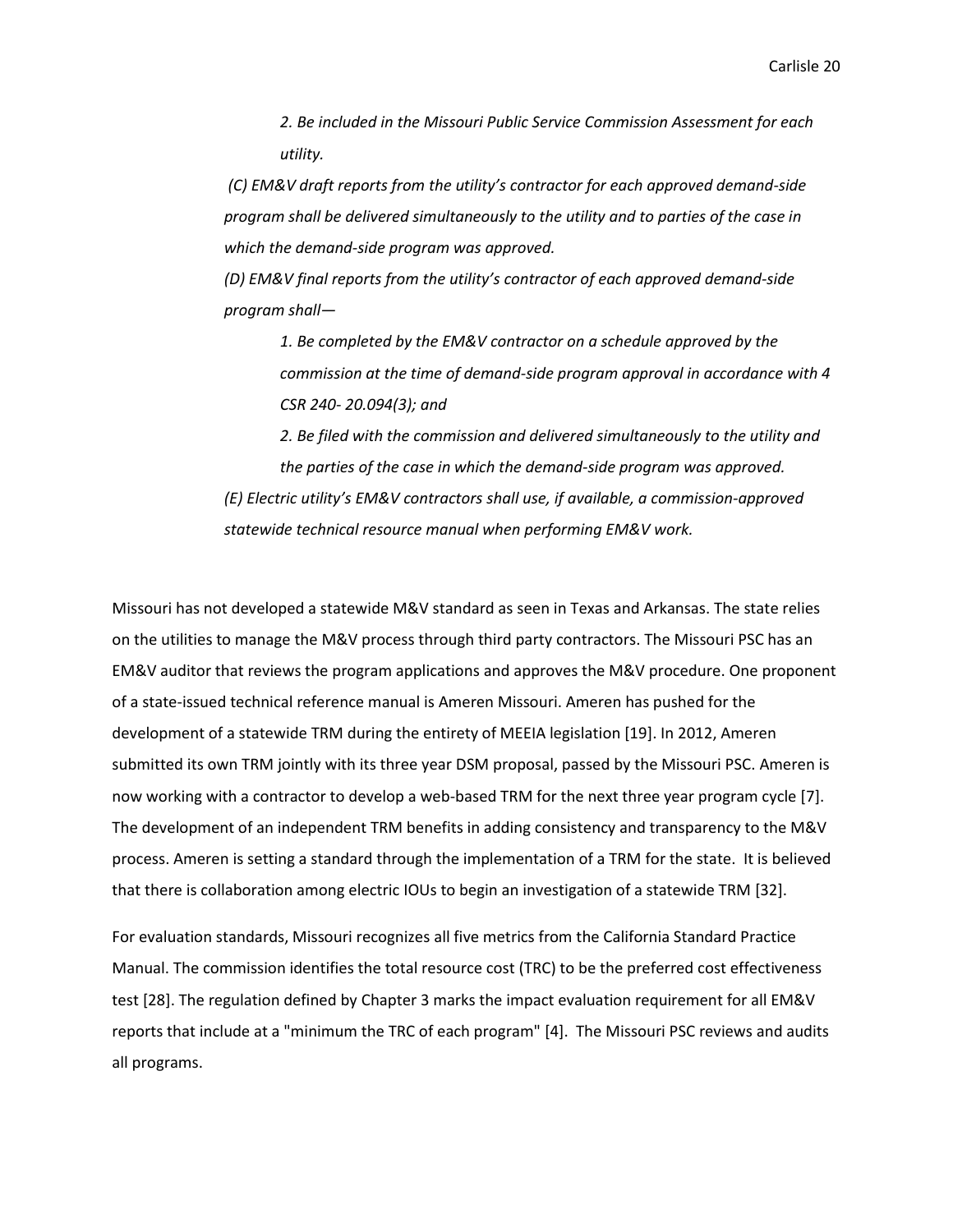# <span id="page-24-0"></span>**Tennessee**

In 1996, the Tennessee Regulatory Authority (TRA) was established to promote and protect the public interest regarding investor owned utilities. The utilities regulated by the TRA include:

| Electric                          | <b>Natural Gas</b>              |
|-----------------------------------|---------------------------------|
| Appalachian Power Company         | <b>Atmos Energy Corporation</b> |
| Entergy Arkansas, Inc.            | B&W Pipeline, LLC               |
| Kentucky Utilities Company        | Chattanooga Gas Company         |
| Kingsport Power Company           | <b>Counce Natural Gas</b>       |
| Plains And Eastern Clean Line LLC | <b>ESG Pipeline</b>             |
|                                   | General Gas Pipeline, LLC       |
|                                   | Navitas TN NG, LLC.             |
|                                   | Piedmont Natural Gas Co.        |
|                                   | Renewco-Meadow Branch, LLC      |

Table 7. Tennessee Investor-Owned Utilities

The problem exists in that the largest electric provider, by far, is the Tennessee Valley Authority (TVA). TVA is a corporation owned by the US government, created in 1933 to address environmental and economic issues in the Tennessee Valley. Today, TVA is that largest publicly owned utility in the country, serving customers in states Tennessee, Alabama, Georgia, Kentucky, Mississippi, North Carolina, and Virginia [1]. Because TVA represents the vast majority of electricity providing in Tennessee, solely focusing on the energy efficiency programs of the IOUs would not adequately depict that of the entire state. In fact, TVA is the primary provider of energy efficiency programs in the state.

As TVA is not regulated by the TRA, the governing body consists of a board of directors. The board of directors has established a robust goal of a 3.5% reduction in sales through energy efficiency programs [34]. Also in 2007, in a House Joint Resolution 472, the "General Assembly hereby urge[ed] the Tennessee Valley Authority to make large-scale efforts to pursue energy efficient means of producing power and to consider such energy efficient means when addressing the growing demand for electricity in the Tennessee River Valley" [18]. TVA has created DSM programs in response to this initiative for residential, commercial, and industrial users.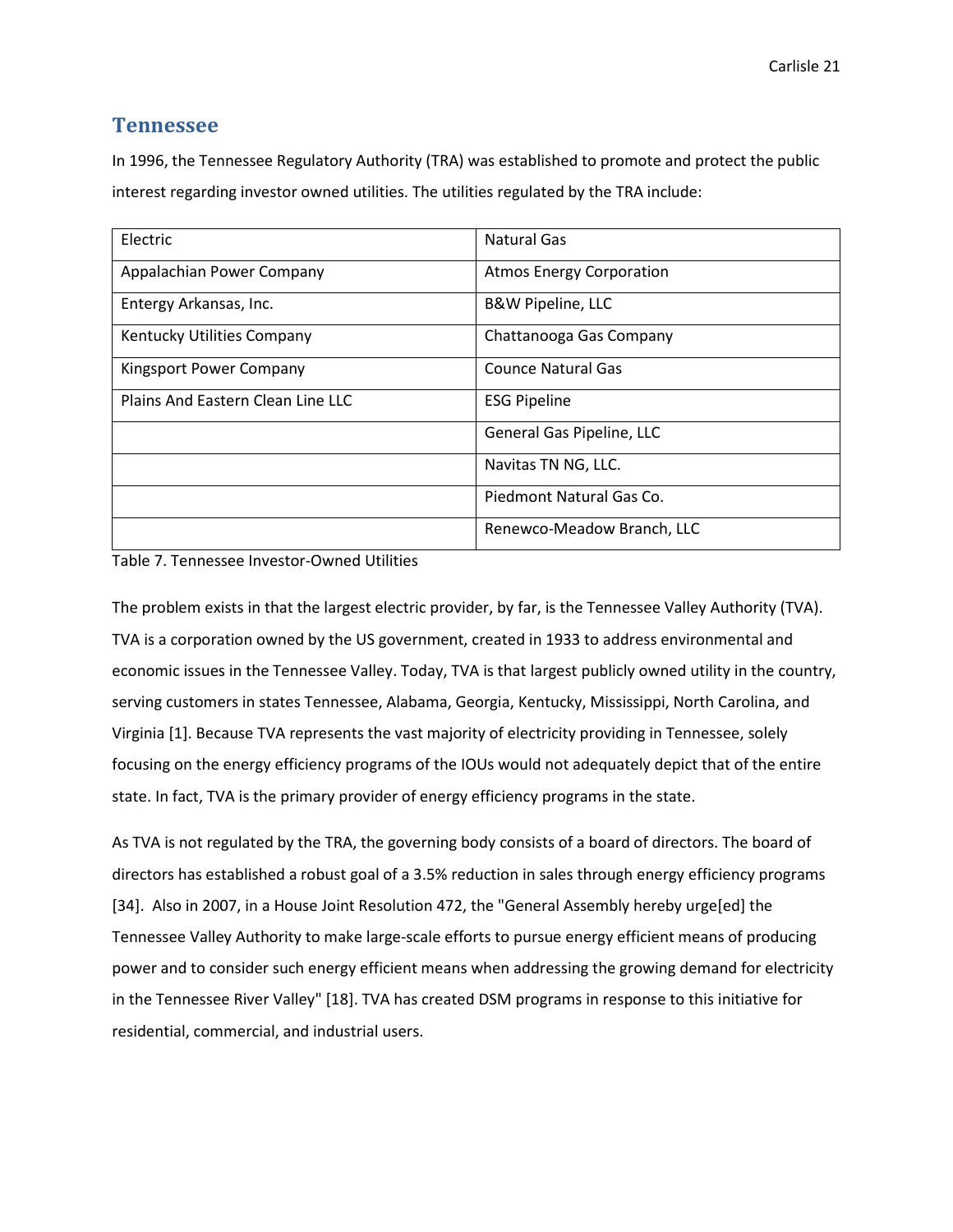Under this program, TVA, in collaboration with KEMA, created its own Technical Resource Manual. The original manual created in 2010 now has its 3rd edition, published in 2015. The following excerpt, from the TRM, describes its purpose and objective [37].

*The Tennessee Valley Authority (TVA) Technical Resource Manual (referred to as TRM or "manual") documents energy-efficiency program savings and methodologies for specific energyefficiency measures. The manual supplies unit savings estimates, calculation algorithms, and methods for addressing specific measures. For each measure type, the recommended savings and verification processes are outlined as well as assumptions and resources used to measure and/or calculate the savings impacts. The manual also defines the minimum acceptable documentation for an implementer to provide TVA in order to claim the savings achieved by a local power company.*

*This manual provides a framework for TVA program implementers and program evaluators to document program impacts. Implementers, which include TVA, TVA contractors, and local power companies, are the entity or people that administer a program, review project applications, and process an incentive. Implementers should use this manual to properly document their program savings; the manual is intended to assist implementers to report accurate and consistent savings estimates and to minimize any evaluation risk. Measurement and verification (M&V) evaluators may reference this manual to understand implementer documentation source and methodology. Additionally, evaluators can use this manual as guidance for minimum guidelines for verifying program savings; however, additional effort may be required.*

*This manual provides the methods for customizing or updating the default deemed savings values, as well as providing a framework for custom measure project reviews.*

The M&V framework established by the TRM is consistent with Option A of IPMVP as it is for Arkansas, Texas, and Ameren Missouri. TVA has authority under this process to administer the program, but an independent third party contractor has been engaged to "collect onsite performance data, validate adherence to program guidelines and identify potential process improvement" [34]. Although the TRN has not commissioned a state-wide energy efficiency program for the IOUs, TVA's TRM serves as a framework of which to base the EM&V process.

For evaluations, TVA recognizes three of the five California Standard Practice Manual metrics as described in the TVA Potential Study, issued in 2011. These metrics include TRC, RIM and UCT [34]. The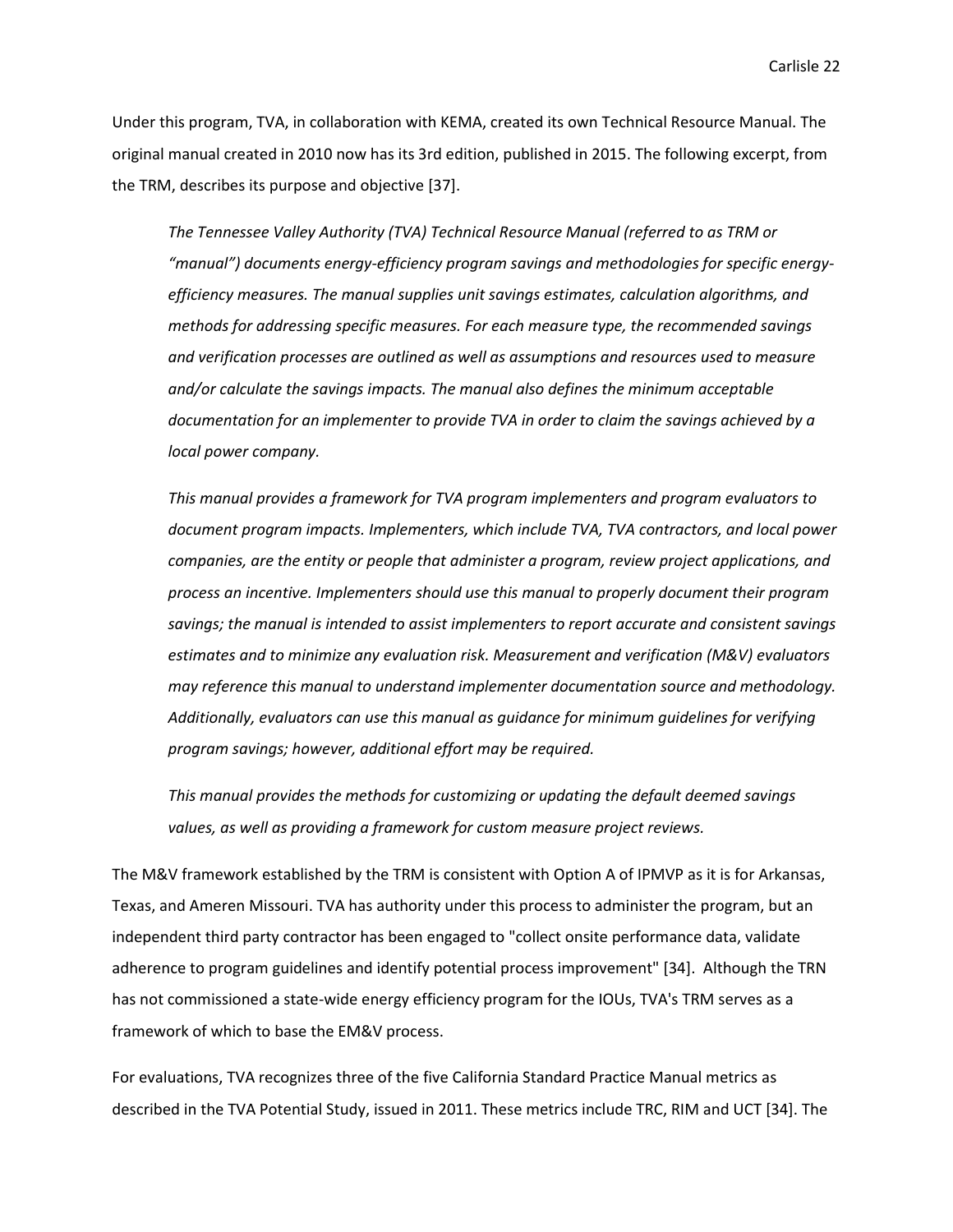framework for cost-effectiveness highlights the TRC cost as the primary evaluation metric in stating, "the Total Resource Cost (TRC) test was applied to assess the benefits and costs associated with the [demand response] programs" [13]. Although, TVA is not legally required to abide by these standards, the board of directors treats this program as such.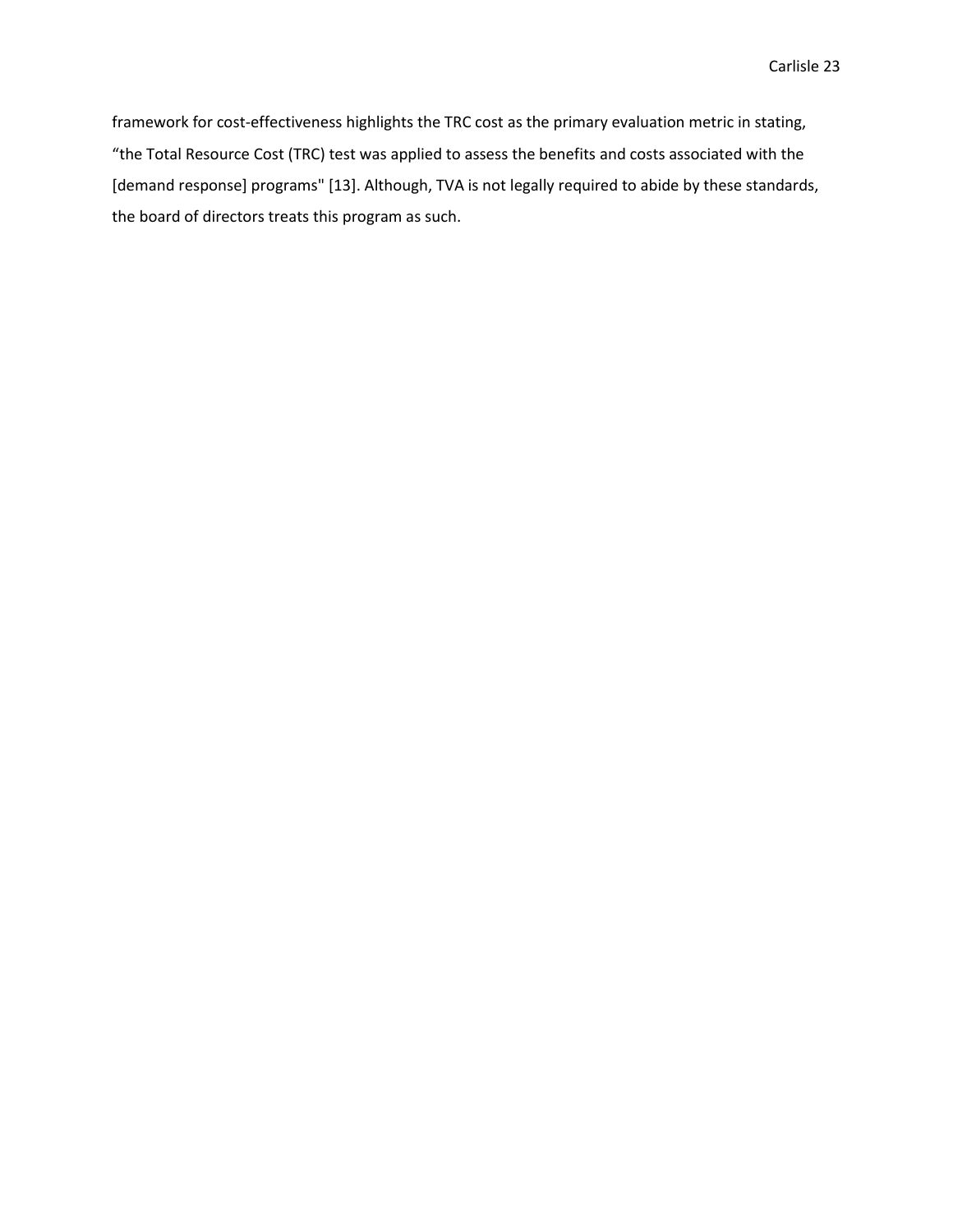# <span id="page-27-0"></span>**Louisiana**

The governing body for Louisiana IOUs is the Louisiana Public Service Commission (PSC). Currently, most of Louisiana IOUs do not offer energy efficiency programs to customers, as it has not been mandated by LPSC. In a study conducted by ACEEE from a report titled *Louisiana's 2030 Energy Efficiency Roadmap*, the case proved that "Louisiana has large, untapped potential for cost-effective energy efficiency that can save consumers billions in lower energy bills ... [but] sustained leadership and effective implementation will be critical measures of success in tapping into the state's energy efficiency potential" [17].

The LPSC has been attempting to construct a DSM program since 2009, where one was finally approved in 2012, but only to be struck down by the commission in 2013 while under new leadership [30]. The framework is still under review, but in 2014, utilities filed proposals for "quick-start" energy efficiency programs [30]. The rules under consideration would lay the framework for such a quick-start program for the electric and natural gas IOUs. Therefore, there is no EM&V protocol established by the LPSC. The investor owned utilities in Louisiana include:

| Electric                             | <b>Natural Gas</b>                    |
|--------------------------------------|---------------------------------------|
| <b>SWEPCO</b>                        | <b>Atmos Energy</b>                   |
| <b>Entergy New Orleans</b>           | CenterPoint Energy Resources Corp.    |
| <b>CLECO</b>                         | Entergy Gulf States Louisiana, L.L.C. |
| Entergy Louisiana                    | Evangeline Gas Company, Inc.          |
| <b>Entergy Gulf States Louisiana</b> | <b>JPC Energy, LLC</b>                |
|                                      | Livingston Gas & Utility Company      |
|                                      | Magnolia Natural Gas, LLC             |
|                                      | Pierre Part Natural Gas Company, Inc. |
|                                      | South Coast Gas Company, Inc.         |
|                                      | St. Amant Gas Company                 |
|                                      | The Nezpique Gas System, Inc.         |

Table 8. Louisiana Investor-Owned Utilities

However, Entergy New Orleans (ENO) is the sole IOU offering an energy efficiency program. Entergy New Orleans offers an Energy Smart program that was established by the New Orleans City Council. The program offers incentives for audits and upgrades for residential, commercial, and industrial customers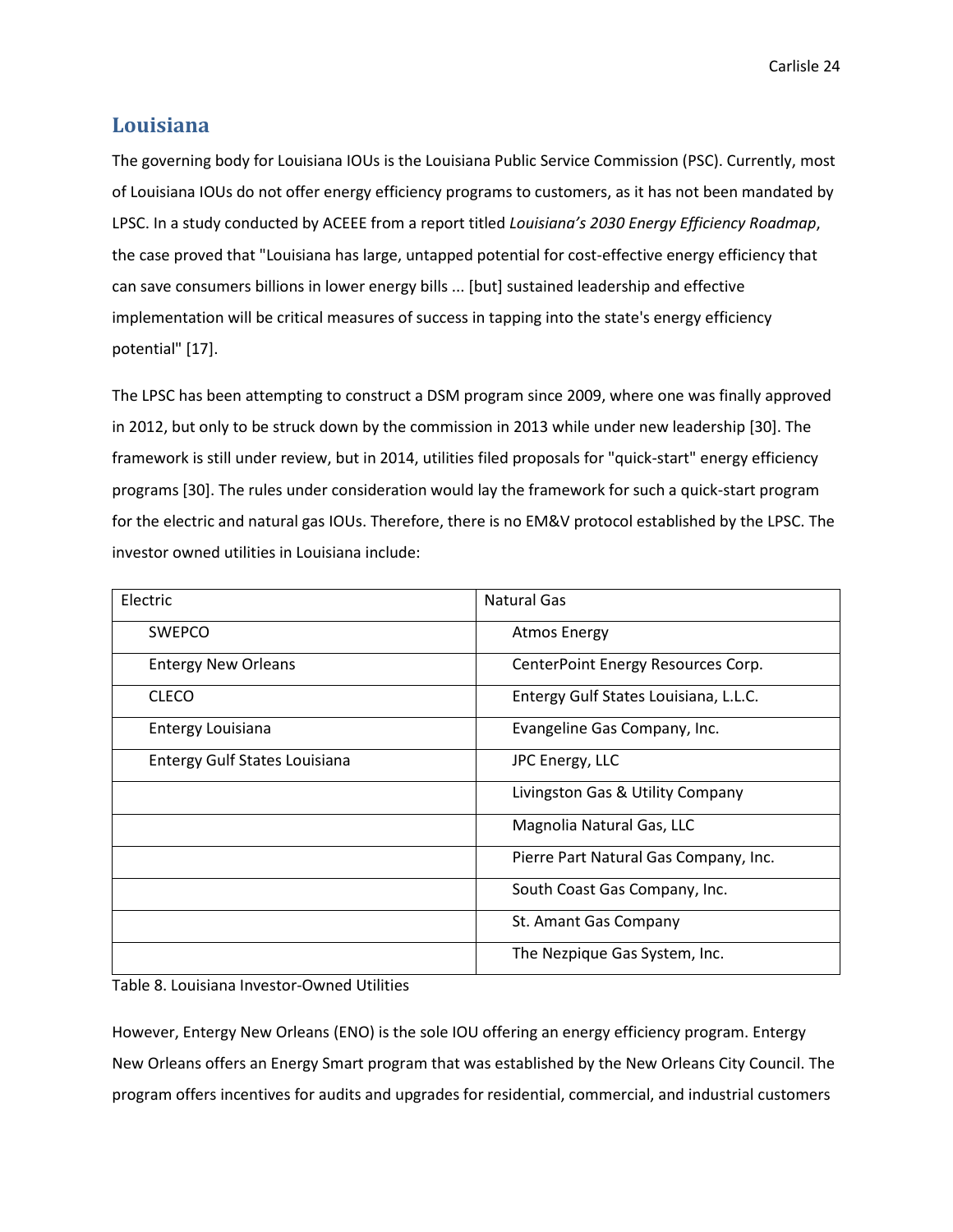<span id="page-28-0"></span>[11]. ENO contracts CLEAResult to implement the energy efficiency measures. As CLEAResult has much experience in EM&V throughout the nation, they make use of typical EM&V measures as seen in the Texas and Arkansas Technical Reference Manuals. No M&V information is available by public resources. IFC International issued a report on Achievable Demand Side Potential Study for Entergy New Orleans. The study includes the impact a DSM program would have on Entergy NO, but does not specify the EM&V framework [39].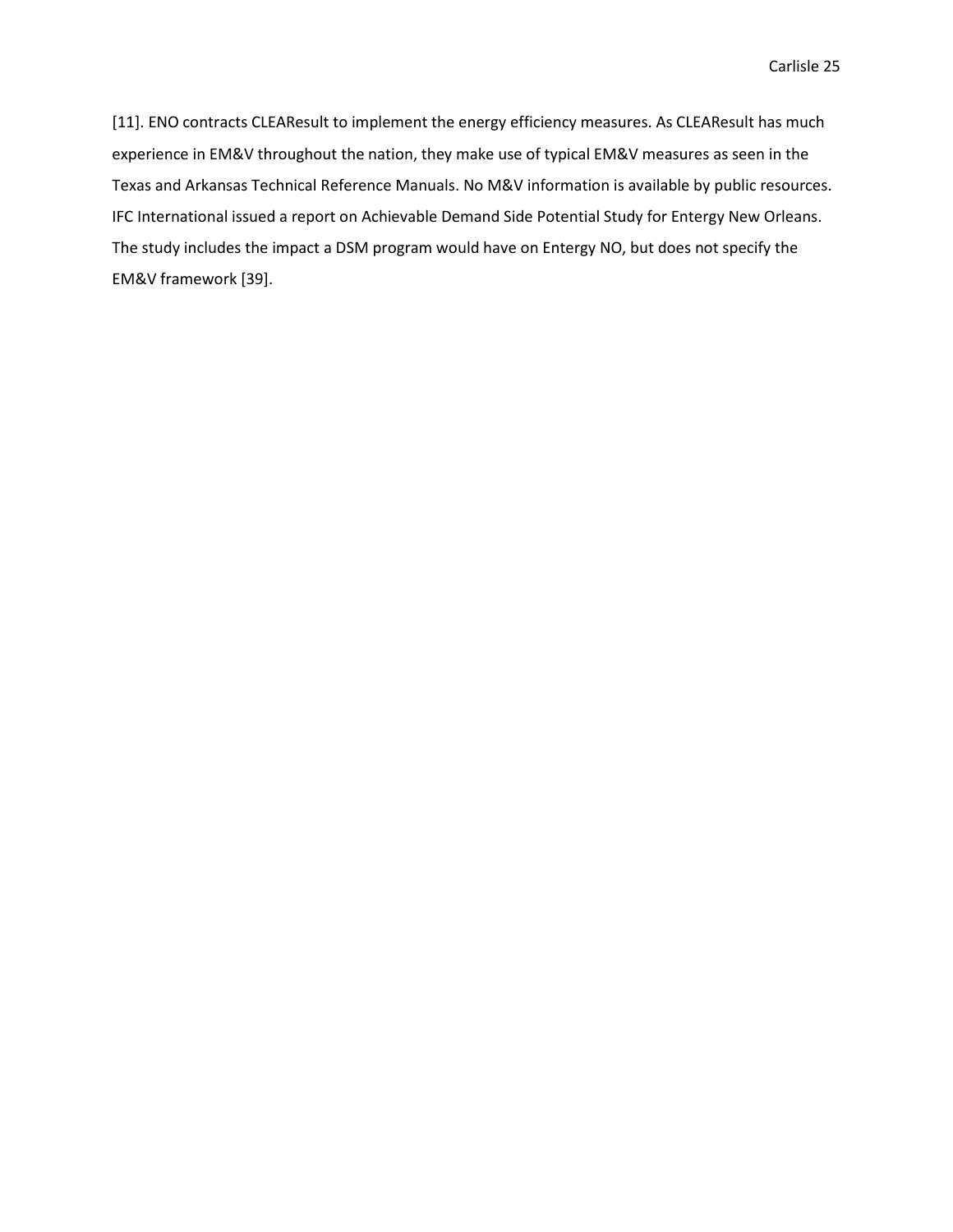# **Mississippi**

The Mississippi Public Service Commission governs the state's IOUs. In 2013, the commission passed a rule outlying the framework for IOUs to implement energy efficient programs. The program identified is the "Quick Start" energy efficiency program for electric and natural gas IOUs which defines the program criteria including benefit tests, cost recovery, and EM&V [31]. The utilities under the governance of this program include:

| Electric                  | Natural Gas                             |
|---------------------------|-----------------------------------------|
| Entergy Mississippi, Inc. | <b>Atmos Energy Corporation</b>         |
| Mississippi Power Company | <b>CenterPoint Energy</b>               |
|                           | Willmut Gas & Oil Company               |
|                           | Mississippi Natural, Inc.               |
|                           | Southeast Utilities, LLC                |
|                           | Burnsville/Counce Gas Corporation, Inc. |
|                           | <b>Mississippi Gas Corporation</b>      |
|                           | Mississippi River Gas, LLC              |

Table 9. Mississippi Investor-Owned Utilities

The Mississippi PSC passed Rule 29 in 2013, amended to the Public Utilities Rules of Practice and Procedure as the Quick Start program. Under Rule 29, the program is intended to "encourage the early implementation of energy efficiency programs and to provide experience on which Mississippi's service providers and the Commission can build Comprehensive Portfolios — long-term energy efficiency programs" [25]. The EM&V program is to be included in the Quick Start Plan. The following excerpt from Chapter 29 outlines the basis for EM&V [25]:

*The identification of the specific EM&V procedures that will be implemented to determine whether the program has achieved its stated objectives. The EM&V plan should appropriately balance the need to assess and improve program performance with EM&V costs. EM&V approaches should be guided by Best Practices. Portfolio EM&V cost targets should be no more than five percent of total portfolio costs although EM&V costs for some individual programs may be higher;*

Although specific M&V plans have not been established by the state, utilities are to contract third party contractors to implement the M&V procedures, but there are plans to further develop a state wide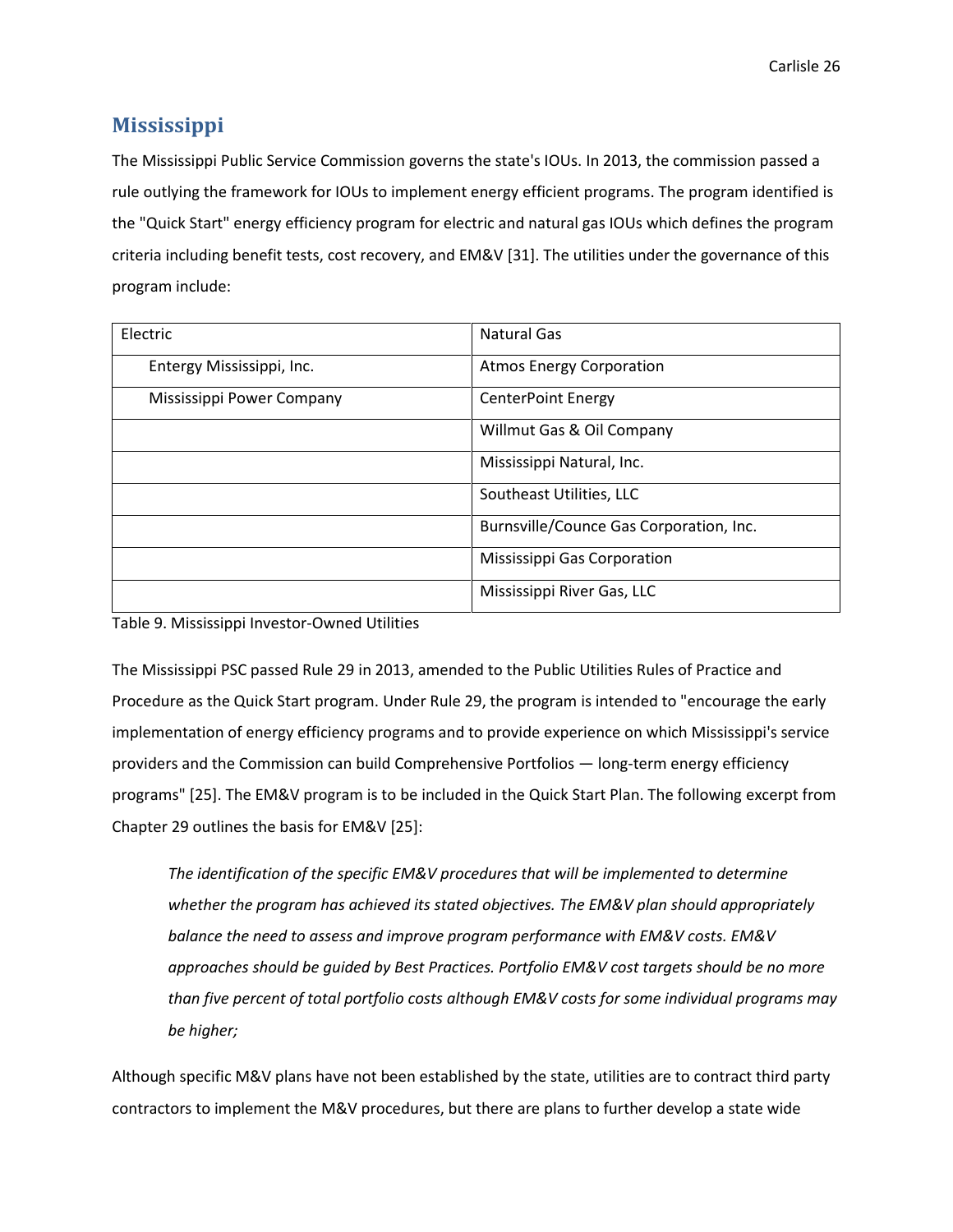Carlisle 27

practice for M&V plans as the state develops its EERS [31]. The Best Practices referenced in the EM&V outline are "identified by the National Action Plan for Energy Efficiency (NAPEE), by similar national organizations, and by utilities with significant long-term energy efficiency experience" [25].

It is also important to point out that Tennessee Valley Authority operates in Mississippi, but not as an investor owned IOU. TVA operates its own comprehensive energy efficiency program that is further detailed in the *Tennessee* section. TVA conducts its M&V framework under a TRM that is unique to the company.

Mississippi PSC recognizes all five of the cost-effectiveness metrics defined in the California Standard Practice Manual as described in Rule 29. The measures included are: TRC (and SCT), UCT, PCS, and RIM. Although these measures are recognized as the standard practices, Rule 29 states, "Quick Start programs are exempt from the requirement to provide cost-effectiveness showings under the costbenefit tests of Section 105" [25]. Therefore, under the Quick Start program, such cost-effectiveness measures are not necessary.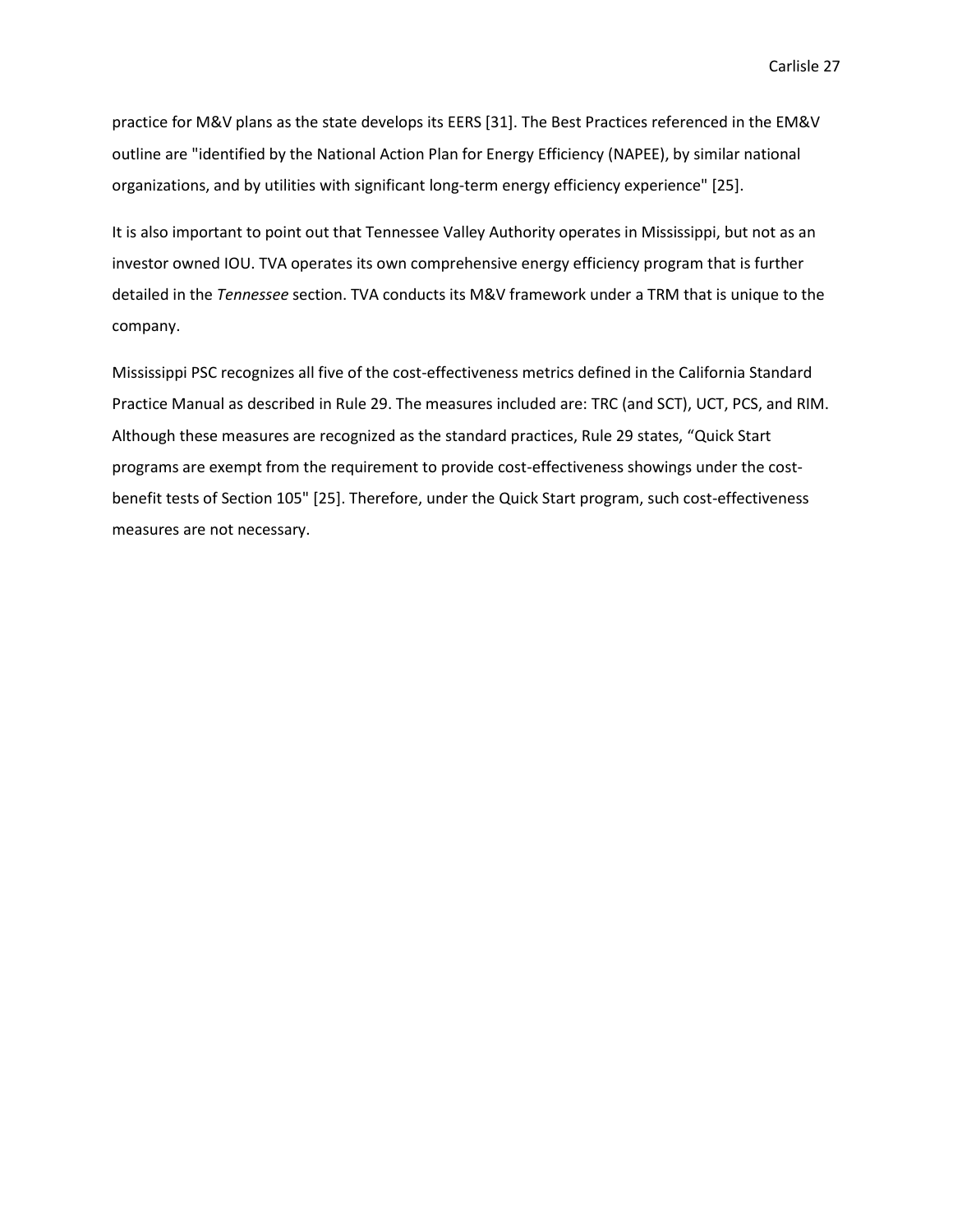# <span id="page-31-0"></span>**Summary & Conclusion**

Each state has a unique approach to demand side management programs. As some states provide comprehensive energy efficiency programs to customers, others are entering the developmental stages of implementing these programs. Texas and Arkansas represent states with mature programs, as Tennessee would also be considered due to TVA's energy efficiency programs. Louisiana and Mississippi are two states that have much potential in growing such programs, with progress currently being made. Oklahoma and Missouri have DSM programs in place, but more collaboration can be made to better its offerings. The following table summarizes the results of this study. The M&V column describes the M&V of each state where TRM represents technical reference manual, IND represents an individual utility offering a TRM, and N/A indicates the state does not specify a specific M&V procedure. The remaining columns are the California Standard Practice Manual, where the check boxes represent which metrics are recognized by the states (red check indicates it as the primary metric).

| <b>States</b> | M&V        | <b>TRC</b>            | <b>UCT</b>           | PCT                  | <b>RIM</b>           | <b>SCT</b>            |
|---------------|------------|-----------------------|----------------------|----------------------|----------------------|-----------------------|
| AR            | <b>TRM</b> | $\boldsymbol{\nabla}$ | $\blacktriangledown$ | $\blacktriangledown$ | $\blacktriangledown$ |                       |
| <b>TX</b>     | <b>TRM</b> |                       | $\blacktriangledown$ |                      |                      |                       |
| OK            | N/A        | $\boldsymbol{\nabla}$ | $\blacktriangledown$ | $\blacktriangledown$ | $\sum$               | $\sum$                |
| <b>MO</b>     | <b>IND</b> | $\boldsymbol{\nabla}$ | $\blacktriangledown$ | $\sum$               | $\sum$               | $\blacktriangledown$  |
| <b>TN</b>     | <b>IND</b> | $\boldsymbol{\nabla}$ | $\blacktriangledown$ |                      | $\sum$               |                       |
| LA            | N/A        |                       |                      |                      |                      |                       |
| <b>MS</b>     | N/A        | $\boldsymbol{\nabla}$ | $\blacktriangledown$ | $\blacktriangledown$ | $\sum$               | $\boldsymbol{\nabla}$ |

Table 10. EM&V Summary Chart

The M&V process of each state is also unique. Arkansas and Texas both offer a statewide Technical Reference Manual that companies use to base the M&V process. These manuals provide specific measures and practices to utilize for specific projects, which add clarity to the standards set by IPMVP and ISO 50015. The TRMs strongly rely on IPMVP Option A, which does not necessarily reflect that of all cases. Largely, independent contractors are hired to conduct the M&V proceedings, and will perform the process in compliance with the TRM but also from experience. The technical reference manuals provide a strong basis for the utility providers to offer savings programs.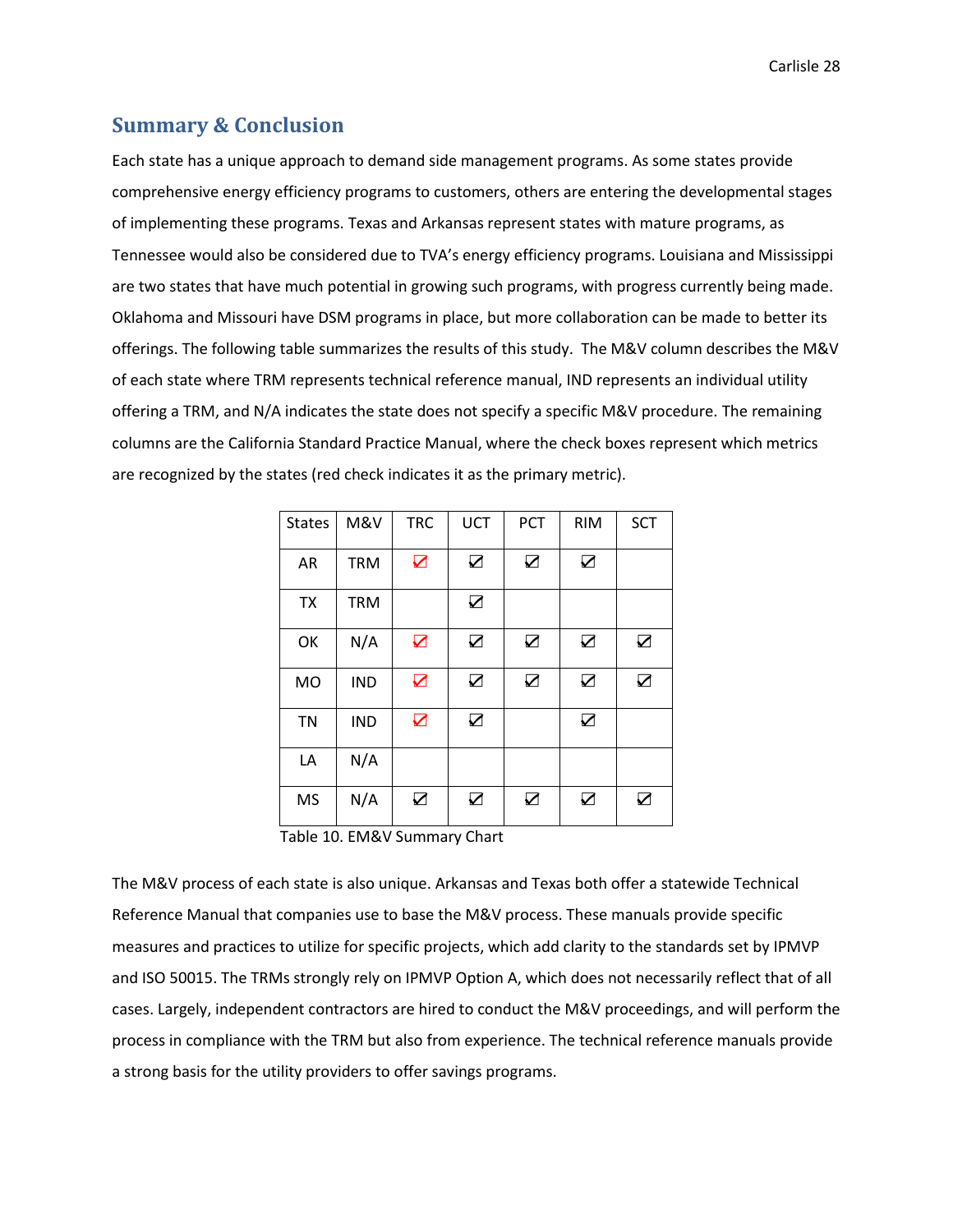Carlisle 29

Tennessee and Missouri are unique in that there is not a statewide TRM, but for each state, a utility provider has developed its own TRM to be used with its energy efficiency program. This represents a great opportunity for the states to adapt the manuals for statewide use. Missouri IOUs have expressed interest in the collaboration of developing a standard TRM, which could be derived from the TRM already created by Ameren Missouri. Tennessee is different in that the utility offering the TRM is a federally-owned entity (TVA). The governing commission for IOUs in Tennessee has not made efforts to initiate a statewide TRM, but a great opportunity exists in making use of the one developed by TVA.

Louisiana, Mississippi, and Oklahoma have no state-approved M&V standards. As each state is in a different stage of developing DSM programs, no standardization has been met. Oklahoma and Mississippi both have created rules and regulation regarding the M&V framework, but leave the specific measures to the utility providers. The process then often derives from desk review or that of third party consulting. EM&V auditors from the commissions audit the programs to ensure consistency with the expectations. Louisiana, on the other hand, has made no effort to create an M&V process, as the state has not approved a DSM program. The only company offering energy efficiency programs is Entergy New Orleans which was initiated by the New Orleans City Council. These states have little progress in standardizing the M&V process, but there is potential to use the framework established by the other states' TRMs.

All states under consideration of this study (besides Louisiana) recognize the evaluation metrics established by the California Standard Practice Manual. Oklahoma and Mississippi deem all five metrics acceptable measures. Arkansas recognizes four of the five (TRC, UCT, PCT, and RIM); TVA recognizes three of the five (TRC, RIM and UCT), and Texas recognizes one of the five metrics (UCT). Arkansas, Oklahoma, Missouri, and Tennessee deem total resource cost (TRC) as the primary metric in project evaluation.

<span id="page-32-0"></span>In all, Arkansas has a robust M&V process compared to bordering states. Offering a statewide technical reference manual creates a clear basis for M&V implementers to standardize practices. The TRM paints a clear understanding of the methods of quantifying the savings for energy efficiency projects. Arkansas is on the forefront of recognizing the need for such standardization as it was the first state in the region to adapt the TRM in 2011. Texas followed in suit in 2012. Arkansas has established itself as a model for surrounding states to base their EM&V proceedings.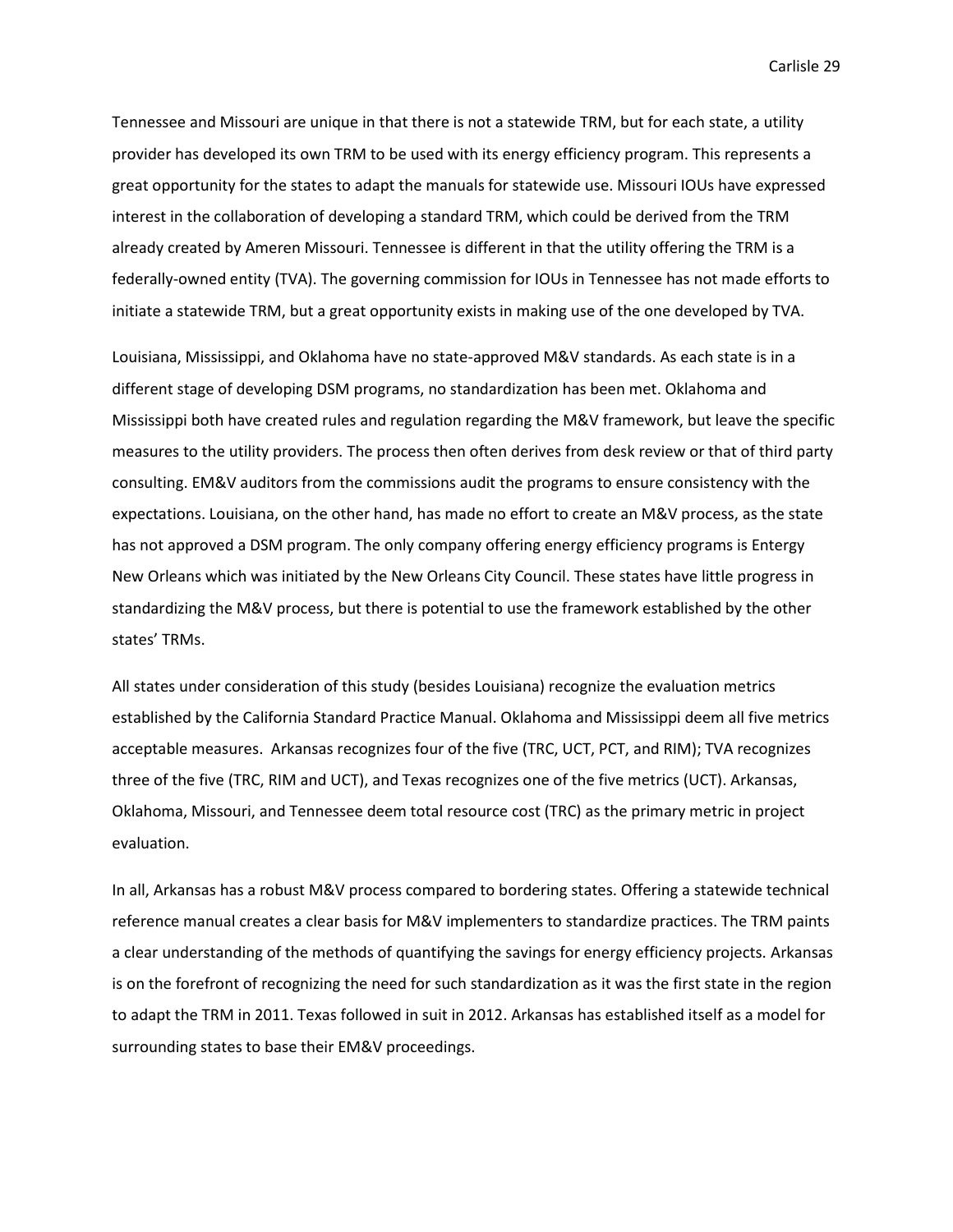# **Acronyms**

ACEEE- American Council for Energy Efficiency Economy

- AEP-SWEPCO- American Electric Power/ Southwestern Electric Power Company
- APSC -Arkansas Public Service Commission
- CDD-Cooling Degree Days
- CSPM-California Standard Practice Manual
- DSM- Demand Side Management
- EECRF Energy Efficiency Cost Recovery Factor
- [EERS-](http://www.aceee.org/glossary/9#term415) Efficiency Resource Standard
- HDD-Heating Degree Days
- IOU- Investor-Owned Utility
- IPMVP- International Performance Measurement and Verification Protocol
- IRP [Integrated Resource Plan](http://www.aceee.org/glossary/9#term423)
- ISO-International Organization for Standardization
- LPSC Louisiana Public Service Commission
- MEEIA Missouri Energy Efficiency Investment Act
- MPSC- Mississippi Public Service Commission
- MPSC- Missouri Public Service Commission
- NEMVP- North American Energy M&V Protocol
- OCC Oklahoma Corporation Commission
- OG&E-Oklahoma Gas and Electric
- PCT -Participant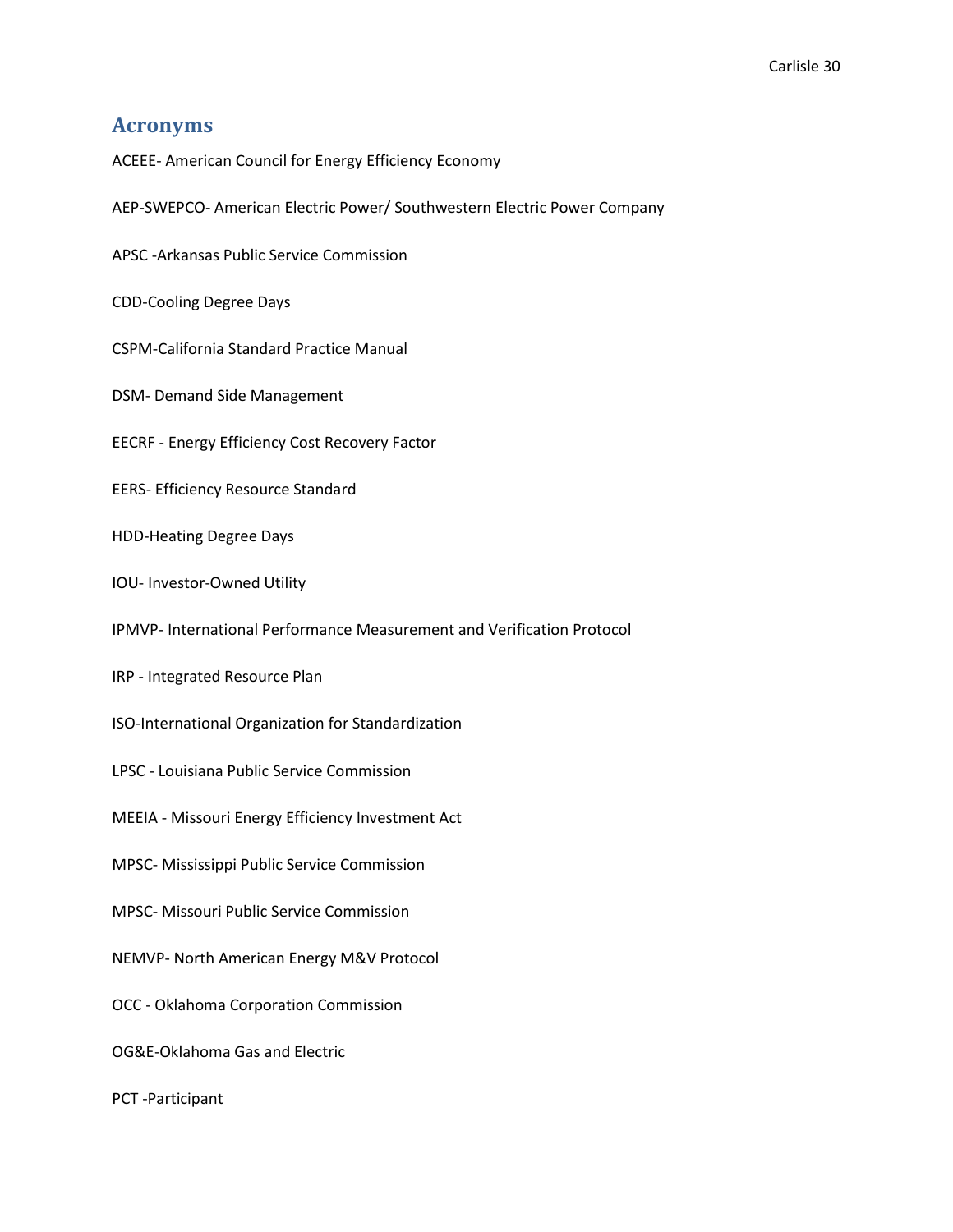- PSC Public Service Commission
- PSO AEP Public Service of Oklahoma
- PUCT- Public Utilities Commission of Texas
- RIM -Ratepayer Impact Measure
- SCT -Social Cost
- SFV Straight-Fixed Variable
- TDU- Transmission and Distribution Utility
- TEESI -Texas Energy Engineering Services, Inc.
- TRA Tennessee Regulatory Authority
- TRC- Total Resource Cost
- TRM-Technical Reference Manual
- TVA Tennessee Valley Authority
- UCT -Utility/Program Administrator Cost Test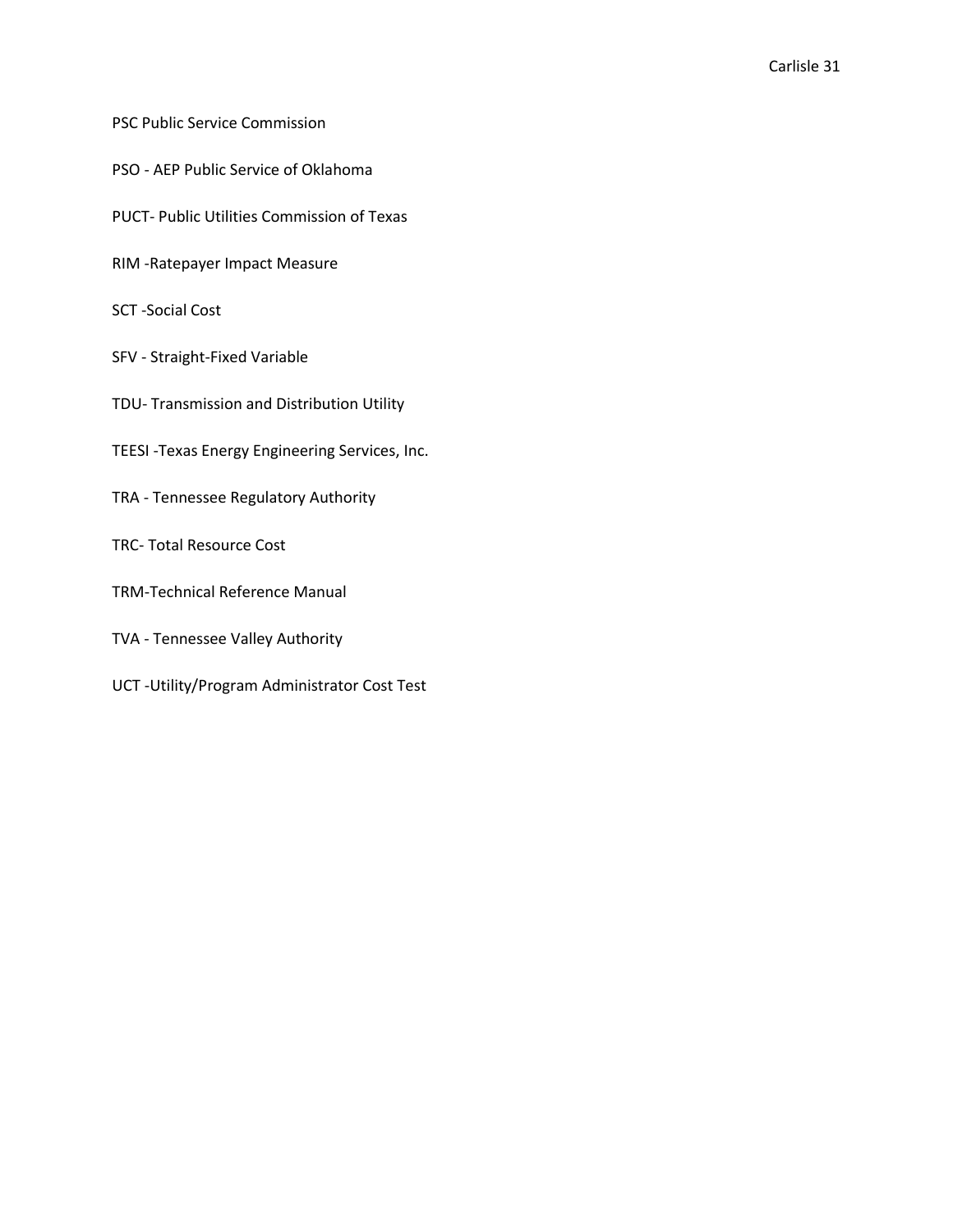## <span id="page-35-0"></span>**References**

- [1] "About TVA." Tennessee Valley Authority, Jan. 2011. Web. 07 Mar. 2015.
- [2] AMO Energy Resource Center. "Energy Performance Indicator." EnPI. Us Department Of Energy, N.D. Web. 07 Mar. 2015
- [3] "Arkansas Technical Reference Manual." Version 3.0. Arkansas Public Service Commission, Aug. 2014.
- [4] Chapter 3—Filing And Reporting Requirements. Jefferson City: CSR, 1975. Missouri Department of Economic Development, Mar. 2014. Web. 7 Mar. 2015.
- [5] Chapter 20—Electric Utilities. Jefferson City: CSR, 1975. Missouri Department of Economic Development, July 2012. Web. 7 Mar. 2015.
- [6] "Chapter 25. Substantive Rules Applicable To Electric Service Providers." (N.D.): N. Pag. Public Utility Commission of Texas, Jan. 2013. Web. 7 Mar. 2015.
- [7] "Demand-Side Resources NP." Ameren Missouri, Jan. 2014. Web. 7 Mar. 2015.
- [8] "Economic Analysis of Demand-Side Programs and Projects. "California Standard Practice Manual Economic Analysis of Demand-Side Programs and Projects (N.D.): N. Pag. California Public Utilities Commission, Oct. 2001. Web. 7 Mar. 2015.
- [9] "Energy Efficiency Rule." Energy Efficiency Rule. EUMMOT, Jan. 2013. Web. 07 Mar. 2015.
- [10]"Energy Efficiency Topics." ACEEE, N.D. Web. 07 Mar. 2015.
- [11]"Energy Smart Energy Efficiency Solutions." Entergy New Orleans, Inc., N.D. Web. 07 Mar. 2015.
- [12]"Evaluation, Measurement & Verification." EM&V. Texas Energy Efficiency: EUMMOT, Jan. 2013. Web. 07 Mar. 2015.
- [13]Global Energy Partners. "Tennessee Valley Authority Potential Study." (N.D.): N. Pag. Tennessee Valley Authority, Dec. 2011. Web.
- [14]Harding, A. C., "Improved methods for identifying, applying, and verifying industrial energy efficiency measures", MSME thesis, University of Arkansas, May 2015.
- [15]"International Performance Measurement & Verification Protocol." (2002): N. Pag. Efficiency Valuation Organization, Mar. 2002. Web. 7 Mar. 2015.
- [16]"ISO 50015: Energy Management Systems Measurement and Verification of Energy Performance of Organizations — General Principles and Guidance." International Organization for Standardization, 15 Dec. 2014.
- [17]"Louisiana's 2030 Energy Efficiency Roadmap: Saving Energy, Lowering Bills, and Creating Jobs." (N.D.): N. Pag. ACEEE, May 2013. Web. 7 Mar. 2015.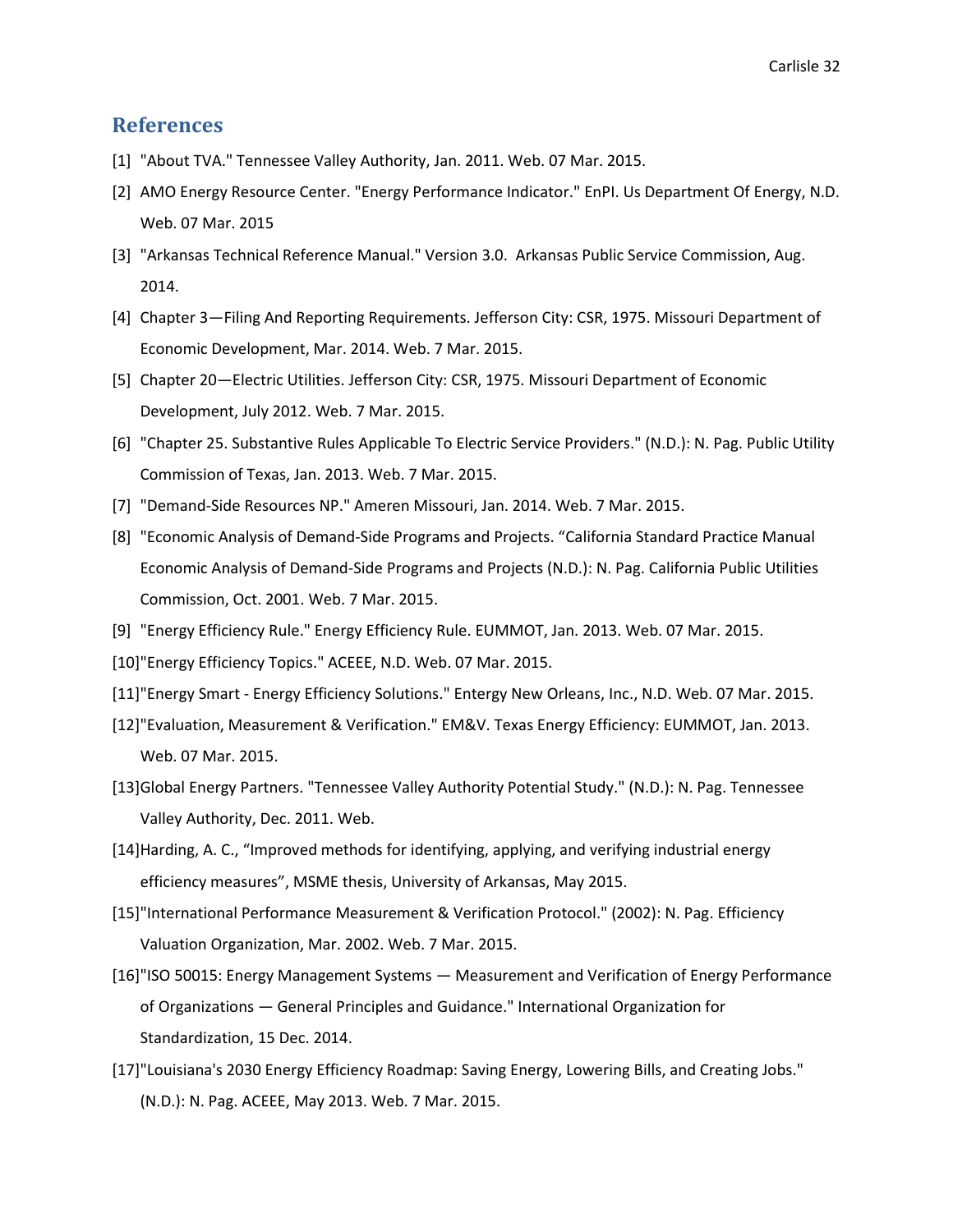- [18]McDonald, Et Al. "House Joint Resolution No. 472." (N.D.): N. Pag. Tennessee House of Representatives, June 2007. Web. 7 Mar. 2015.
- [19]"MDNR/GDS Review of Ameren Missouri Technical Resource Manual." Missouri Department of Natural Resources, Mar. 2012. Web. 7 Mar. 2015.
- [20]"OAR 165:35-41-2. Goals." Oklahoma Secretary Of State. Office of Administrative Rules. 25 August 2009.
- [21]"OAR 165:35-41-4. Demand Portfolio Submission and Implementation." Oklahoma Secretary of State. Office of Administrative Rules. 25 August 2009.
- [22]"OAR 165:35-41-5. Commission Consideration." Oklahoma Secretary of State. Office of Administrative Rules. 25 August 2009.
- [23]"OAR 165:35-41-6. Evaluation, Measurement, and Verification." Oklahoma Secretary of State. Office of Administrative Rules. 25 August 2009.
- [24]"OAR 165:45-23-4. Demand Portfolio Submission and Implementation." Oklahoma Secretary of State. Office of Administrative Rules. 25 August 2009.
- [25]"Public Utilities Rules of Practice and Procedure." (N.D.): N. Pag. Mississippi Public Service Commission, Aug. 2013. Web. 7 Mar. 2015.
- [26]"Rules for Conservation and Energy Efficiency Programs." (2007): N. Pag. Arkansas Public Utility Commission, May 2014. Web. 7 Mar. 2015.
- [27]"SB 376: The Missouri Energy Efficiency Investment Act." Renew Missouri. Earth Island Institute, N.D. Web. 7 Mar. 2015.
- [28]"Senate Bill No. 376." (N.D.): N. Pag. 95th General Assembly, 2009. Web. 7 Mar. 2015.
- [29]"State And Local Policy Database: Arkansas: Utilities." ACEEE, July 2014. Web. 07 Mar. 2015.
- [30]"State And Local Policy Database: Louisiana: Utilities." ACEEE, July 2014. Web. 07 Mar. 2015.
- [31]"State And Local Policy Database: Mississippi: Utilities." ACEEE, July 2014. Web. 07 Mar. 2015.
- [32]"State And Local Policy Database: Missouri: Utilities." ACEEE, July 2014. Web. 07 Mar. 2015.
- [33]"State And Local Policy Database: Oklahoma: Utilities." ACEEE, July 2014. Web. 07 Mar. 2015.
- [34]"State And Local Policy Database: Tennessee: Utilities." ACEEE, July 2014. Web. 07 Mar. 2015.
- [35]"State And Local Policy Database: Texas: Utilities." ACEEE, July 2014. Web. 07 Mar. 2015.
- [36]"Texas Technical Reference Manual: Volume 1 Overview and User Guide." Version 2.1. Public Utility Commission of Texas, Jan. 2015.
- [37]"Tennessee Valley Authority Technical Resource Manual" Version 3.0. DNV KEMA Energy & Sustainability. Jan 2015.